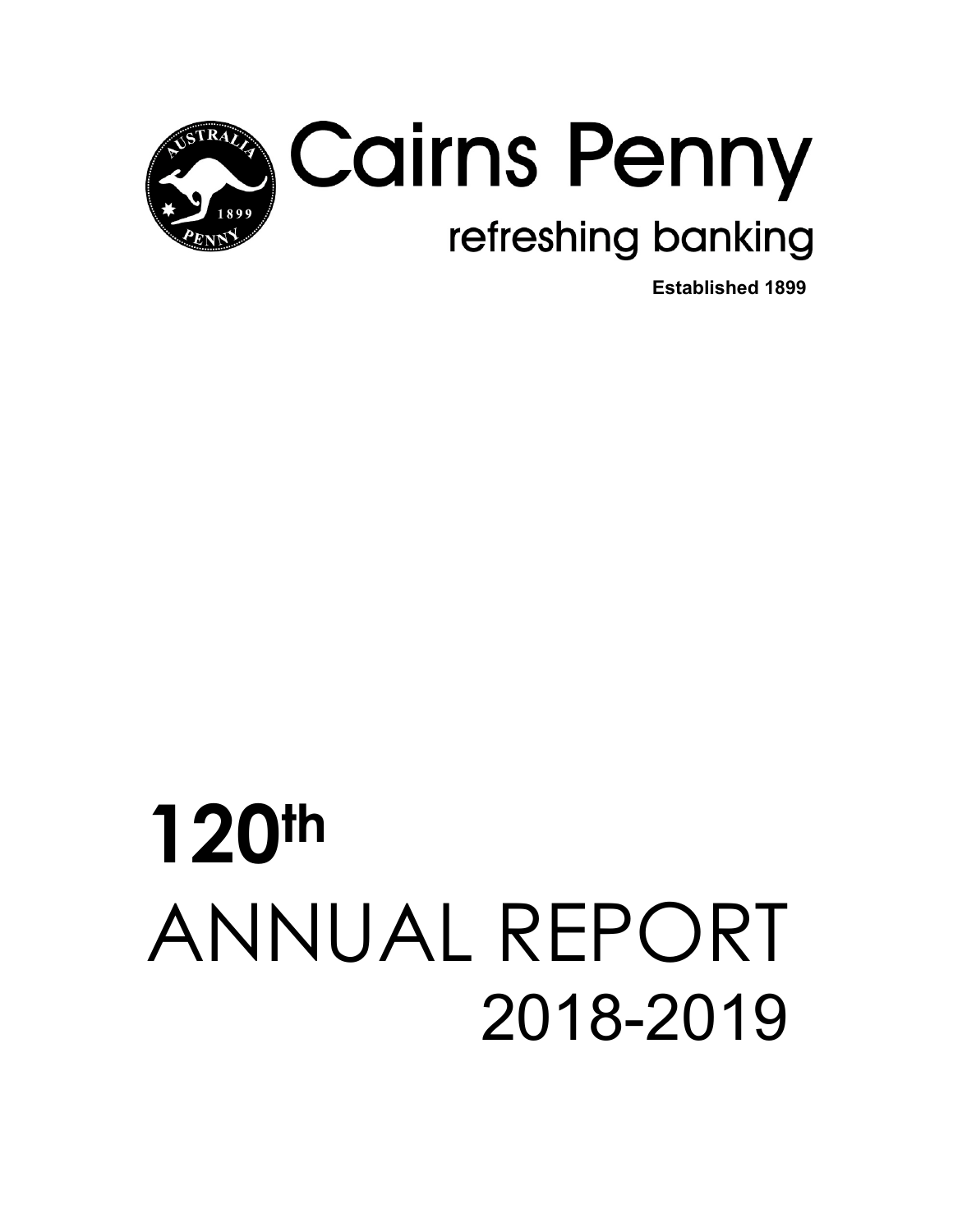#### *Joint letter from the Chairman and the General Manager*

Dear Member

As we continue to examine how we can deliver to our customers in a better way, we present you with our first combined Chairman's and General Manager's letter.

#### **Jeff Quilty retirement**

In February 2019, Jeff Quilty retired after 18 years of service to Cairns Penny, including three years as Chairman. Jeff's unique experience in banking and finance, together with his local knowledge, added enormous value to the operations over the years and our thanks go to him and his family for their support during these years.

Following Jeff's retirement, Michael Wenzel was unanimously elected to the role of Chairman of Cairns Penny by his fellow directors, while Michael McGuigan continues to serve as deputy Chairman.

#### **Reflecting on the last financial year**

The 2019 financial year was memorable in the banking world for a number of reasons including:

- 1. Following a long period of record low official cash rates, even lower rates were established with the RBA decreasing rates in June 2019 and then again in July 2019 as it tries to stimulate economic growth;
- 2. Our banking regulator the Australian Prudential Regulation Authority lifted its benchmark restrictions on investor lending and interest only lending (subject to other measures) recognising the slowdown in the property market;
- 3. Then of course, there was the final report of the Royal Commission into Misconduct in the Banking, Superannuation and Financial Services Industry (the Hayne Report) which was released in February 2019 (more on that later); and
- 4. The local property market has remained subdued despite significant investment in the region and an improvement in the tourism environment.

Against this backdrop, Cairns Penny has again achieved financial success, maintaining an after-tax profit close to the previous year at \$343,834 (2018: \$349,814) and modest growth in total assets to \$105.6 million (2018: \$104.9 million). A standout in this performance has been strong loan growth of 5.7% in a comparatively quiet market and without diminishing the value that is being offered.

The Hayne Report sent some ripples through the banking community and revealed many unacceptable practices, resulting in 76 recommendations. The regulators did not escape criticism and they are becoming better resourced and more thorough in their supervision, creating additional reporting obligations most notably the Banking Executive Accountability Regime (BEAR). Using the BEAR as an example, many of these additional obligations are clearly aimed at the big end of town and entities operating with different objectives than Cairns Penny. Despite not participating in any of the practices flagged by the Hayne Report as requiring attention, Cairns Penny is regulated the same as any other bank and is required to comply with these reporting and governance requirements. The sad truth is that this increases our compliance costs with no direct benefit to our customers.

We welcome Chelsea, a new team member, who you will meet if you visit our branch. Chelsea fits beautifully within our customer service team; she shares the values and customer focus for which we are known and envied. We are sure you will also be pleased to see the old(er) familiar faces too.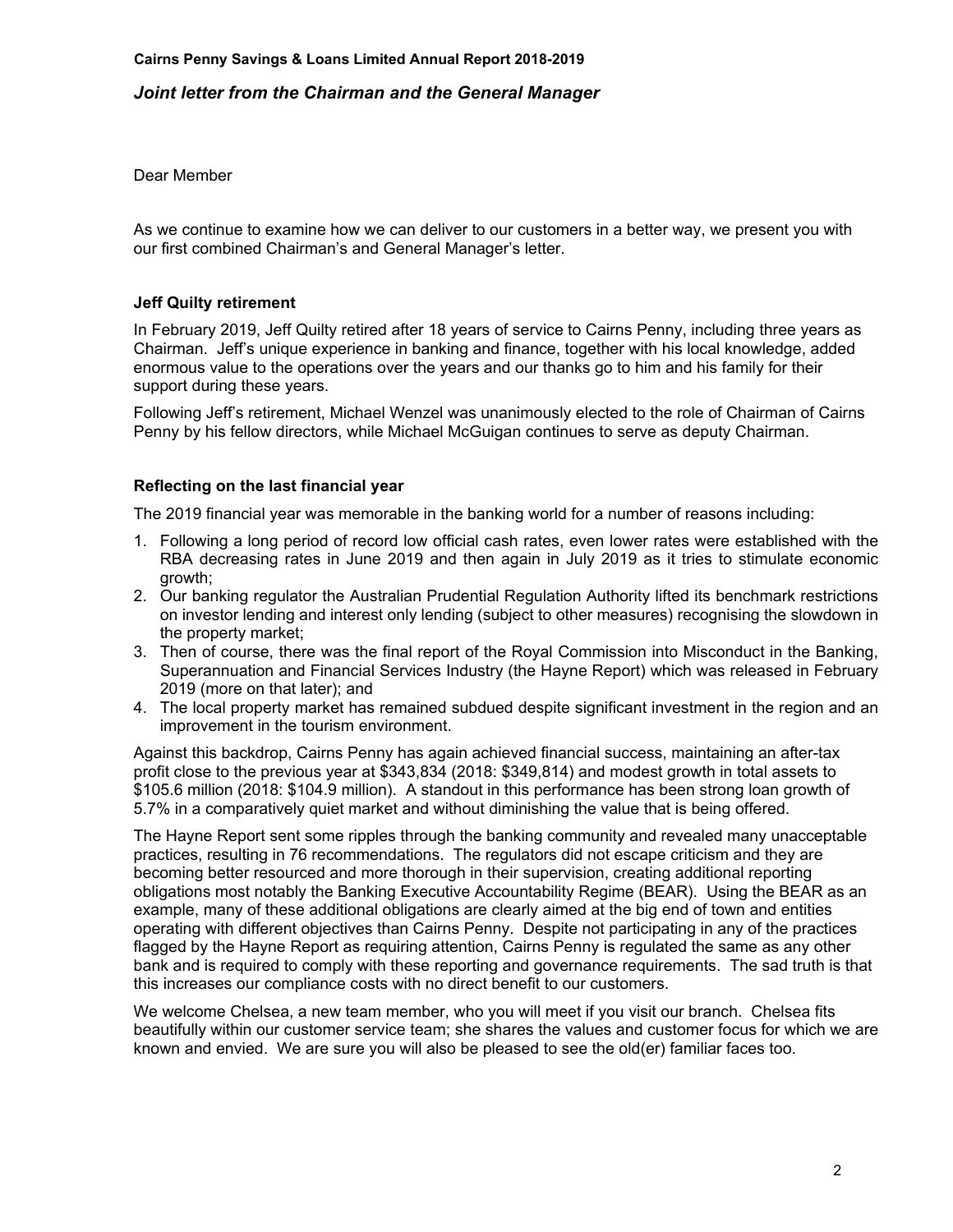#### **Planning for the future**

Our 2019 Strategic Planning Meeting was particularly successful as we identified new and better ways to make Cairns' only local bank more relevant to you and the region. We are currently working on delivering that strategy with the belief that it will help us deliver the service and respect to our current and future customers that they deserve from their bank.

After we celebrated 120 years of successfully serving the community earlier this year, we are determined to continue to:

- remain relevant by providing simple, straightforward and secure services to our customers; and
- respect that in our industry respecting the loyalty of customers, treating them fairly, and acting responsibly, are essential characteristics.

We would like to thank all our customers and our fantastic staff for all their efforts in the last financial year and look forward to an exciting year ahead.

Yours sincerely

Michael Wenzel **Peter Phillips Cairns** 10 September 2019

*Chairman General Manager*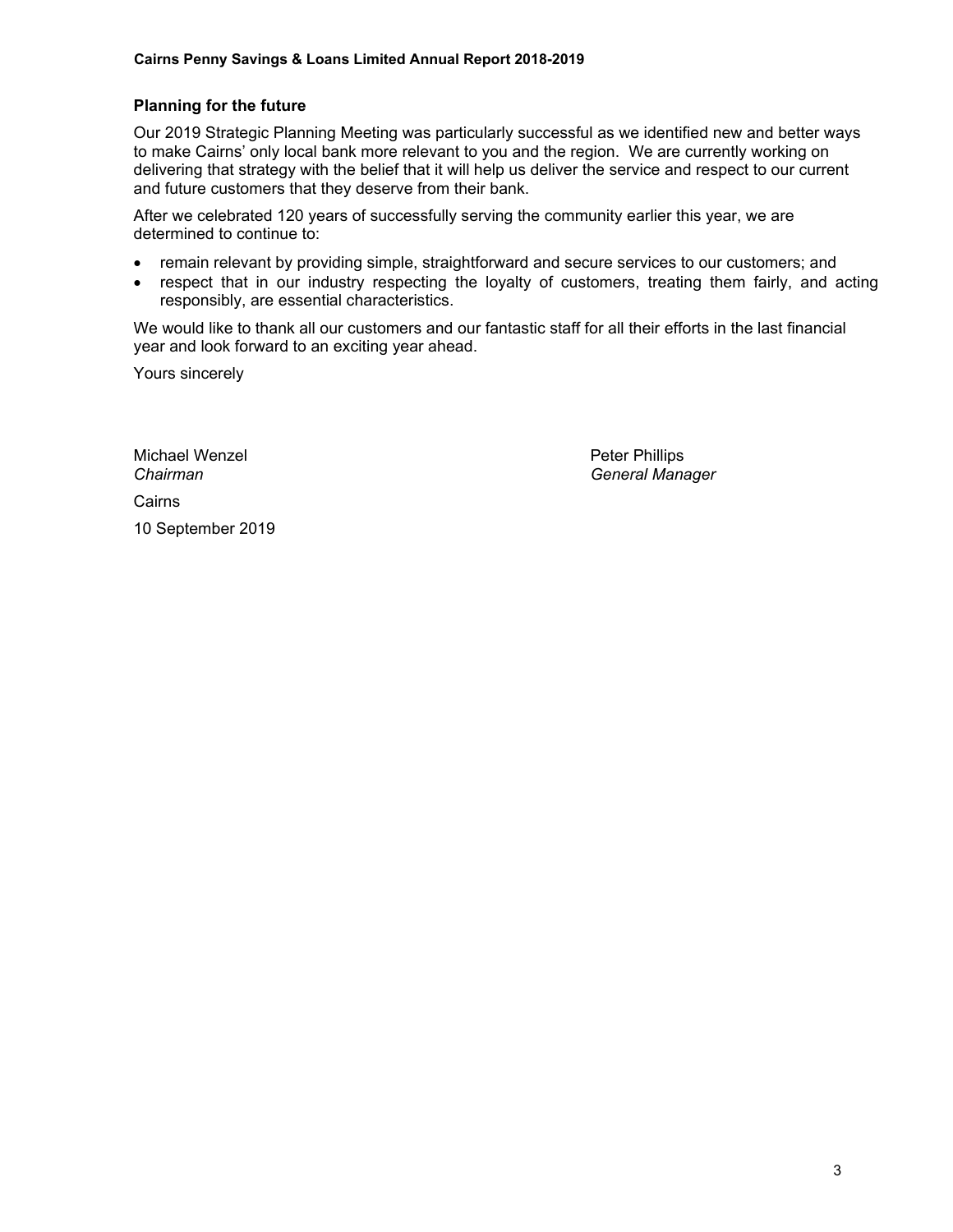#### *Directors' Report*

Your directors present their report together with the financial report of Cairns Penny Savings & Loans Limited ("Cairns Penny" or "the Company") for the financial year ended 30 June 2019 and the auditor's report thereon.

#### **Directors**

The directors of the Company at any time during or since the end of the financial year are:

Mr M J Wenzel **Chair** Mr M M McGuigan Deputy Chair Ms N Edwards Mr S M Coolican Mr B D Tooth

Ms M J Maunsell **Maundell** Secretary and Public Officer Mr J R Quilty **Retired 19 February 2019** 

#### **Company secretary**

Ms Margaret Maunsell was appointed to the position of company secretary on 31 March 2015. Ms Maunsell's qualifications and experience are set out below in the section titled "Information on Directors".

#### **Principal activities**

The Company is a community based financial institution.

#### **Operating results**

The profit of Cairns Penny after providing for income tax amounted to \$343,834 (2018: \$349,814).

#### **Review of operations**

The operations and result were affected by a reduction in the interest rate margins over the year.

Interest income decreased by \$249,110 due to lower interest rates, while interest expense decreased by \$215,104 also due to lower interest rates. Overall, there was a decrease in net interest income of \$34,006.

Operating expenses increased by \$17,751, which is reflective of an increase in employee benefits expense of \$17,154, a decrease in depreciation and amortisation expense of \$12,483, an increase in information technology expenses of \$10,696 and general increases in other expenses.

#### **Dividends paid or recommended**

No dividends were paid or recommended during the year.

#### **State of affairs**

No significant changes in the state of affairs of Cairns Penny occurred during the financial year.

#### **Events subsequent to reporting date**

No matters or circumstances have arisen since the end of the financial year that significantly affected or may significantly affect the operations of Cairns Penny, the results of those operations, or the state of affairs of Cairns Penny in subsequent financial years.

#### **Likely developments**

The directors do not anticipate any developments of an abnormal or extraordinary nature in the operations of Cairns Penny and are unable to forecast the expected results of those operations in financial years subsequent to the financial year ended 30 June 2019.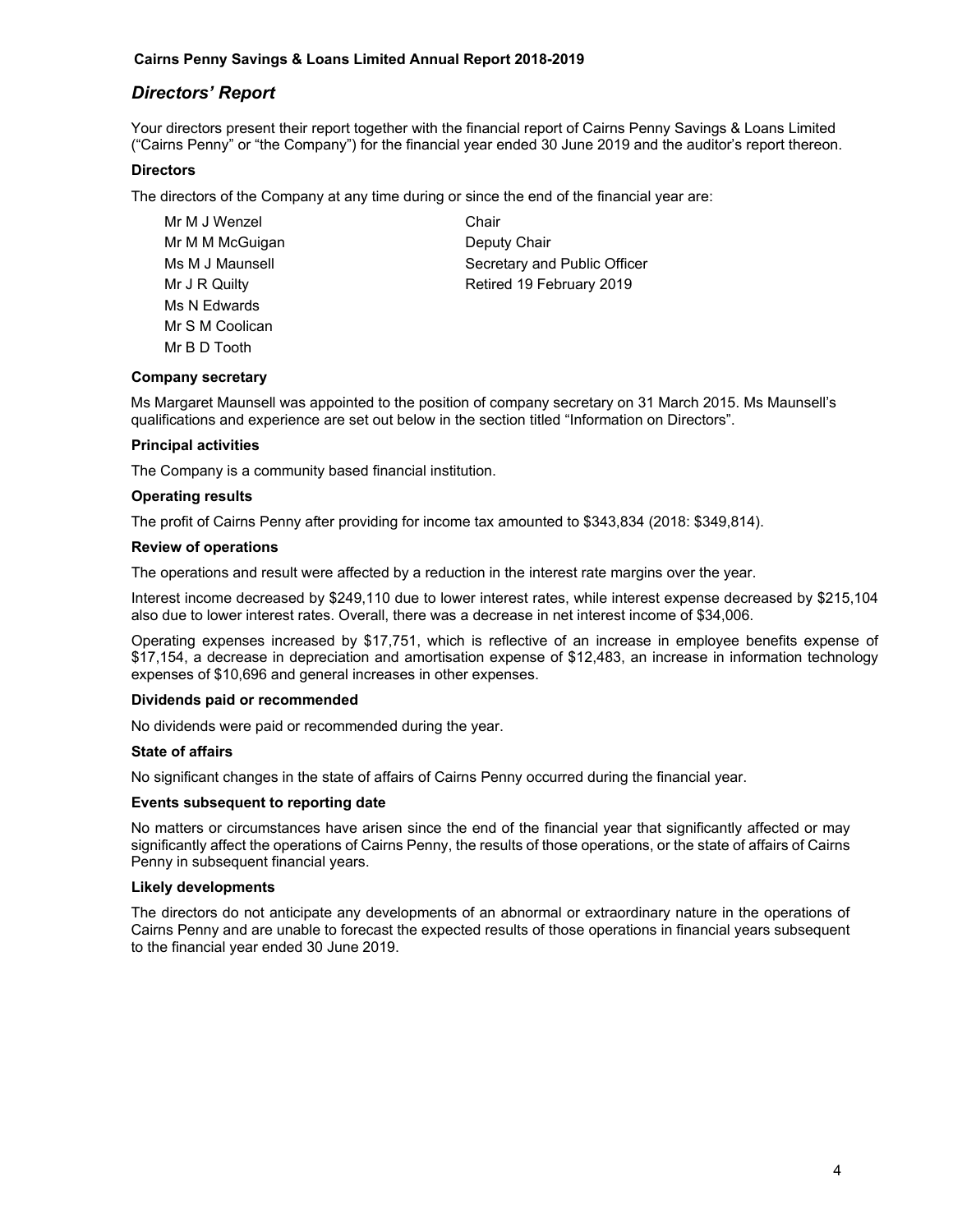#### *Directors' Report (Continued)*

#### **Information on Directors**

#### **Michael Wenzel (Chair)**

Michael joined the Board in February 2014. He is a Chartered Accountant, Certified Internal Auditor, Registered Company Auditor, a Graduate Member of the Australian Institute of Company Directors and a Certificated Member of the Governance Institute of Australia. Michael is the Chief Financial Officer of QBiotics Group and provides advisory services from his own firm. Michael previously worked in the audit and advisory division of KPMG in Cairns for over 13 years as a senior engagement manager, key client contact and quality control reviewer on a variety of external and internal audits. Michael is highly active with a local, well-respected charity, FNQ Cerebral Palsy Support Group.

#### **Michael McGuigan (Deputy Chair)**

Michael joined the Board in 2005. He holds a Bachelor of Laws and was admitted as a solicitor in 1984. Michael practised in Cairns until 2006 and was formerly a partner with the law firm of Farrellys. Michael has been a Notary Public since 1995. He is involved in property and financial management.

#### **Margaret Maunsell (Company Secretary)**

Margaret joined the Board in August 2009. She is a Chartered Accountant and a Member of the Australian Institute of Company Directors. A partner of local accounting firm BDO (NTH QLD) since 1993, Margaret has extensive accounting and business experience across a wide range of industries. She was previously a board member and chair of the Audit Committee at the Cairns Port Authority. Margaret has been a committee member and treasurer of a local charity, The Far North Queensland Youth Assistance Fund since 1995.

#### **Jeff Quilty (prev Chair)**

Jeff retired from the Board on 19 February 2019 having served as a director for 18 years, including 3 years a Chairman. A qualified accountant, Jeff started his career as an industrial accountant before making the move to the merchant banking sector, gaining significant experience in marketing and senior management roles. Jeff has also run his own businesses in both the holiday accommodation sector and food processing industries.

#### **Nadine Edwards**

Nadine joined the Board on 19 June 2018. Born in Cairns, Nadine holds degrees in both law and accountancy from QUT, Brisbane, and has practised as a solicitor with national law firms in Brisbane and Melbourne. In March 2004, Nadine joined the family business LJ Hooker Cairns Edge Hill and has built and maintained a reputation as a trusted name in real estate in Cairns. Nadine is a Life Member of the exclusive LJ Hooker Captains Club Multi-Million Dollar Chapter which recognises the top producers within the entire LJ Hooker network.

#### **Simon Coolican**

Simon joined the Board in February 2016. He has many years' experience in banking and has worked right across regional Queensland. Simon arrived in Cairns in 2000 and has owned a number of different businesses in that time, and currently operating his own business in the finance sector. He also works part-time as a Tribunal Member for the Queensland Civil and Administrative Tribunal and volunteers as a director of the Cairns Catholic Education Foundation Limited.

#### **Ben Tooth**

Ben joined the Board in June 2016. He is a Chartered Accountant and is the Chief Executive Officer of the Cairns Private Hospital, Cairns Day Surgery and The Cairns Clinic, part of Ramsay Health Care. He has a number of years' experience in both finance and accounting roles in Cairns, including 3 years as Chief Financial Officer at ECU Australia Ltd and 8 years at KPMG. In 2007 Ben gained international experience when he worked in London on government financial schemes with the UK National Audit Office. He is an independent member of the North Queensland Primary Healthcare Network's Finance, Audit and Risk Committee. Ben is a strong advocate for Cairns and its continued growth as a thriving, regional economy.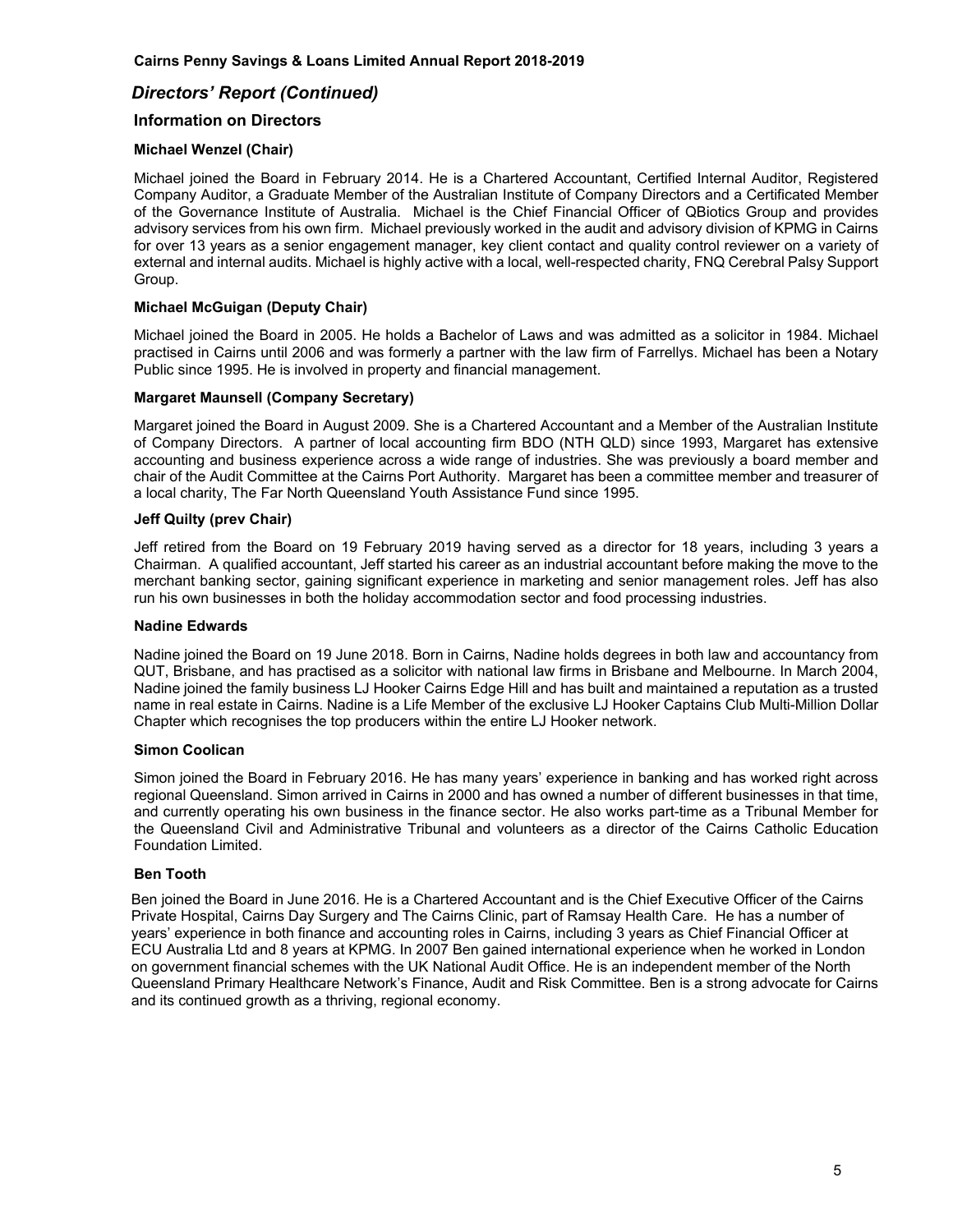#### *Directors' Report (Continued)*

#### **Meetings of Directors**

During the financial year, 11 Board meetings and 25 committee meetings were held. Attendances at these meetings were:

|                |    | Board |                          | Lending |                          | Fit &<br>Proper |   | Finance | Audit |   |   | Remuneration             |                | <b>Risk</b>    |
|----------------|----|-------|--------------------------|---------|--------------------------|-----------------|---|---------|-------|---|---|--------------------------|----------------|----------------|
|                | A  | B     | A                        | B       | A                        | B               | A | B       | A     | B | A | B                        | A              | B              |
| Mr M Wenzel    | 11 | 9     | -                        | ٠       | 1                        | 1               | 4 | 4       | 4     | 4 | - | $\overline{\phantom{0}}$ | 4              | $\overline{4}$ |
| Mr M McGuigan  | 11 | 9     | -                        | ۰       | 1                        | 1               | 4 | 4       | 4     | 4 | 1 | 1                        | 4              | $\overline{4}$ |
| Mrs M Maunsell | 11 | 10    | $\overline{\phantom{0}}$ | -       | $\overline{\phantom{0}}$ | -               | - |         | 4     | 3 | 1 | 1                        | 4              | 3              |
| Mr JR Quilty   | 8  | 7     | 8                        | 7       | $\overline{\phantom{0}}$ |                 | 3 | 3       | 2     | 2 | 1 | 1                        | $\overline{2}$ | $\overline{2}$ |
| Ms N Edwards   | 11 | 11    | 11                       | 11      | 1                        |                 | ۰ |         |       | - |   | ۰                        | -              |                |
| Mr S Coolican  | 11 | 9     | 11                       | 9       | -                        |                 | 4 | 4       | -     | - |   | ۰                        | -              |                |
| Mr B Tooth     | 11 | 10    | 3                        | 3       | -                        |                 |   |         | 4     | 4 |   |                          | 4              | 4              |

*The May 2019 Board meeting was replaced by the Strategic Planning Meeting held on 21 May 2019.* 

Column A indicates the number of meetings held during the financial year while the director was a member of the Board or committee.

Column B indicates the number of meetings attended by the director during the financial year while the director was a member of the Board or committee.

Board members are able to attend any committee meeting regardless of whether they are a member of that committee.

#### **Indemnification and insurance**

Cairns Penny has not, during or since the financial year, in respect of any person who is, or has been, an officer or auditor of Cairns Penny or a related body corporate:

- indemnified or made any relevant agreement for indemnifying against a liability incurred as an officer, including costs and expenses in successfully defending legal proceedings; or
- paid or agreed to pay a premium in respect of a contract insuring against a liability incurred as an officer for the costs or expenses to defend legal proceedings;

with the exception of the following matters.

During or since the financial year Cairns Penny has paid premiums to insure each of the directors against liabilities for costs and expenses incurred by them in defending any legal proceedings arising out of their conduct while acting in the capacity of director of Cairns Penny, other than conduct involving a wilful breach of duty in relation to Cairns Penny. The total amount of the premium covering all directors was \$633.

#### **Proceedings on behalf of the company**

No person has applied for leave of the court to bring proceedings on behalf of the Company or intervene in any proceedings to which the Company is a party for the purpose of taking responsibility on behalf of the Company for all or any part of those proceedings.

The Company was not party to any such proceedings during the year.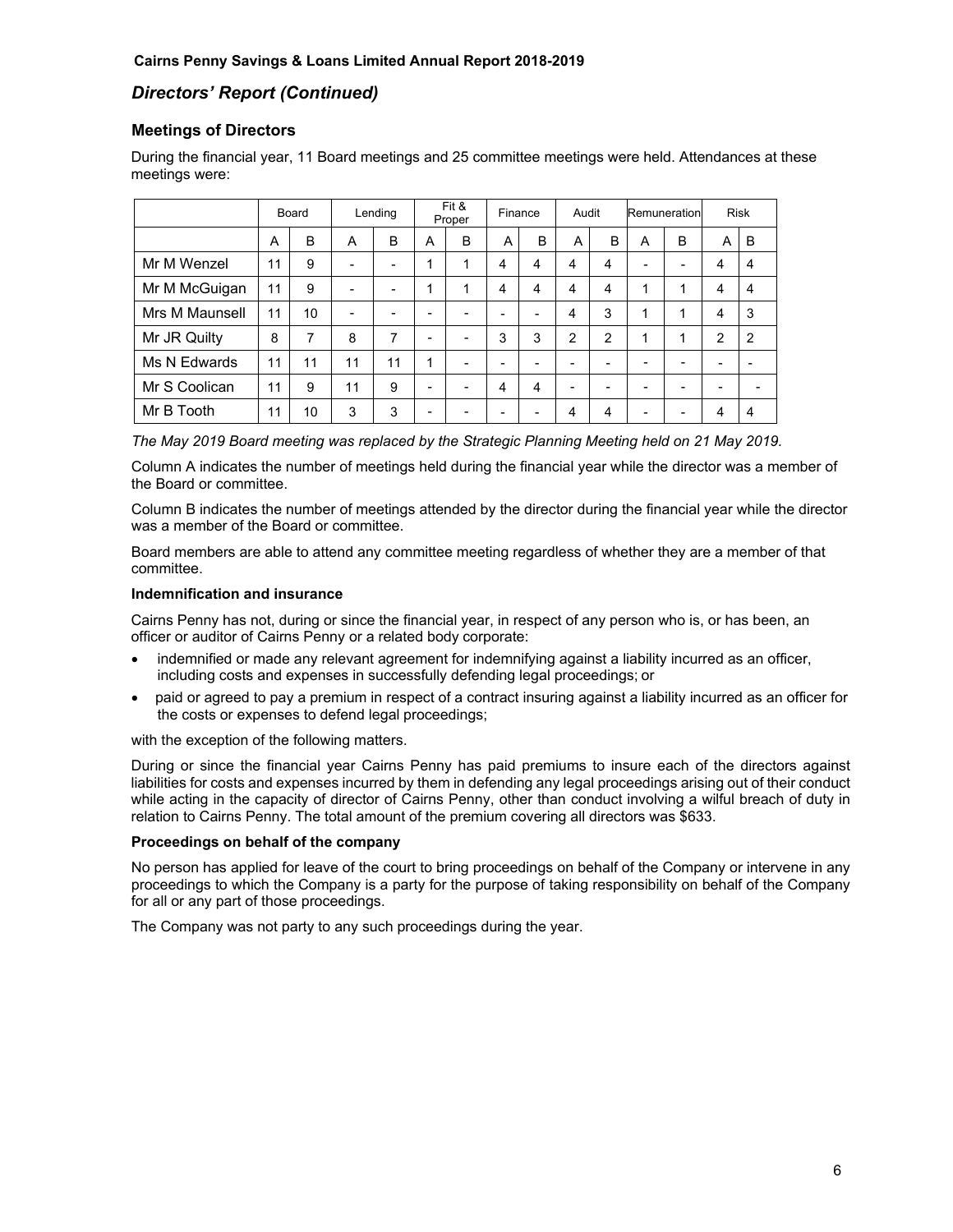#### **Cairns Penny Savings & Loans Limited Annual Report 2018-2019**

#### *Directors' Report (Continued)*

#### **Auditor's independence declaration**

The lead auditor's independence declaration (made under section 307C of the *Corporations Act 2001*) is set out on page 34 and forms part of this directors' report for the year ended 30 June 2019.

Signed in accordance with a resolution of the Board of directors.

Michael Wenzel Margaret Maunsell *Director Director* 

Cairns 10 September 2019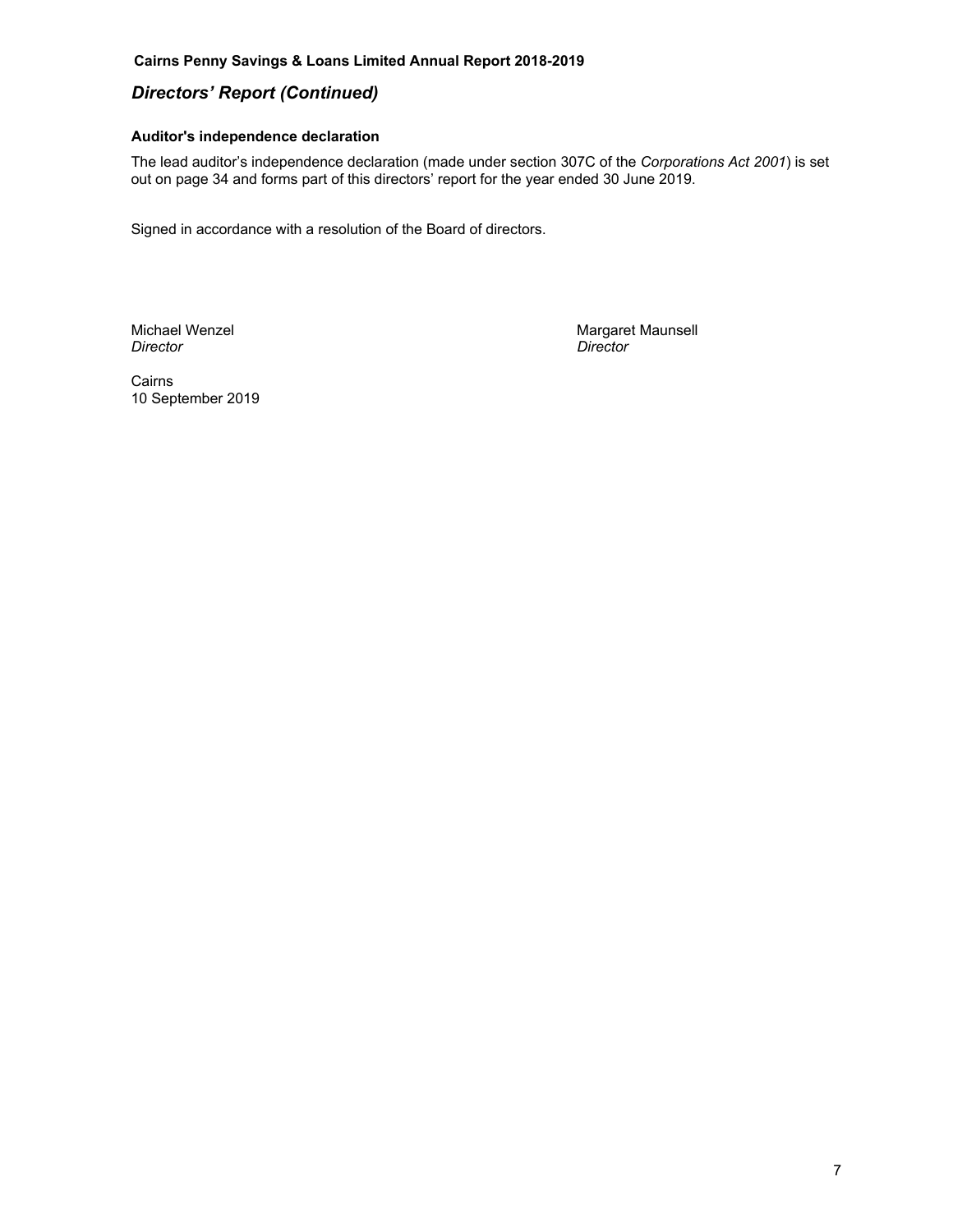#### *Statement of Profit or Loss and Other Comprehensive Income for the year ended 30 June 2019*

|             | 2019        | 2018        |
|-------------|-------------|-------------|
| <b>Note</b> | \$          | \$          |
| 4           | 3,607,946   | 3,857,056   |
| 4           | (1,756,135) | (1,971,239) |
|             | 1,851,811   | 1,885,817   |
|             | 162,020     | 154,827     |
|             | 23,858      | 9,762       |
|             | 2,037,689   | 2,050,406   |
|             | (710,092)   | (692, 938)  |
|             | (58, 653)   | (71,136)    |
|             | (299, 647)  | (304, 772)  |
|             | (171, 266)  | (165, 387)  |
|             | (225, 229)  | (214, 533)  |
|             | (1,794)     | (2,262)     |
|             | (96, 324)   | (94,223)    |
|             | 474,684     | 505,155     |
| 5(a)        | (130,850)   | (155,341)   |
|             | 343,834     | 349,814     |
|             |             |             |
|             | 343,834     | 349,814     |
|             |             |             |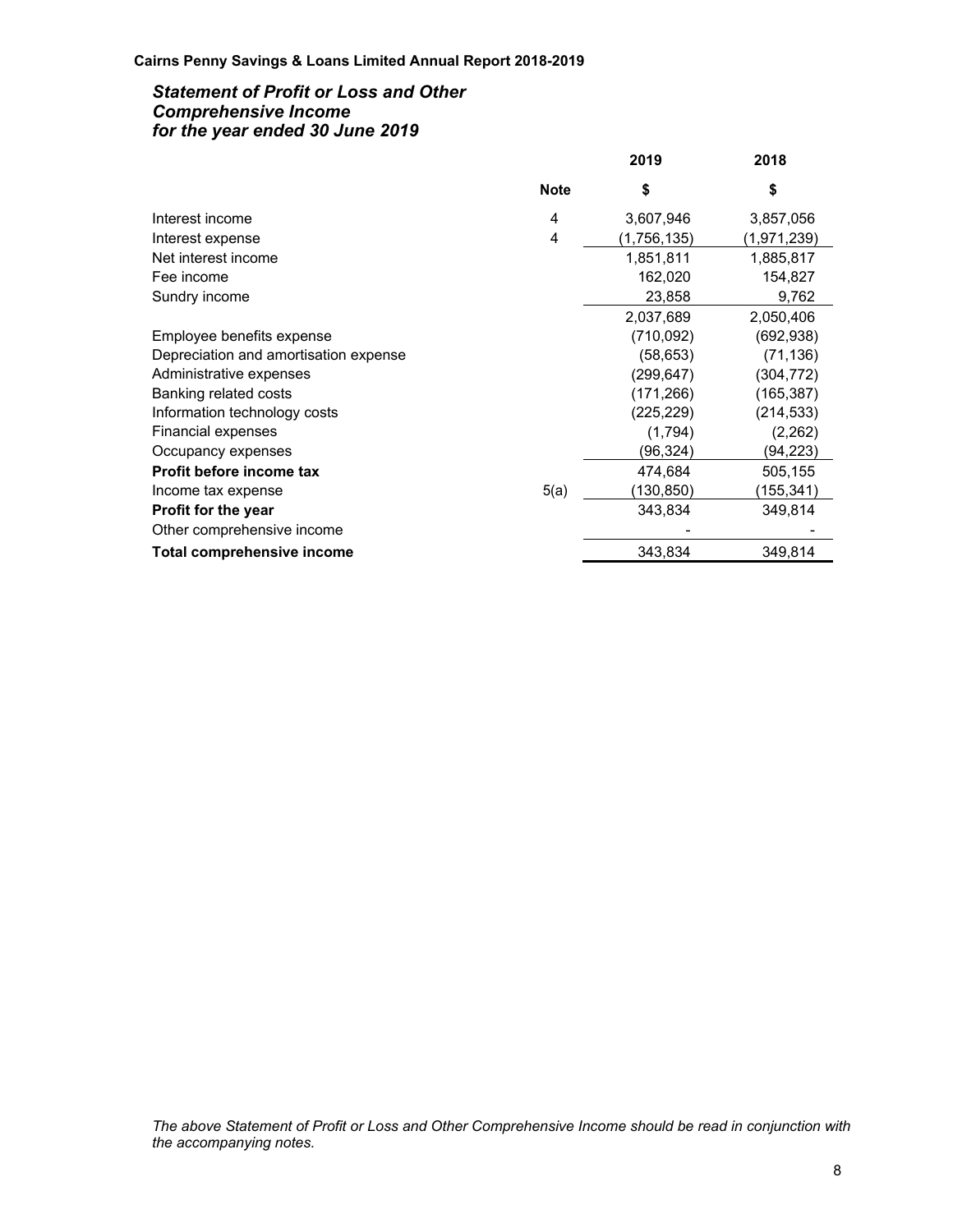#### *Statement of Changes in Equity for the year ended 30 June 2019*

|                                                                                                                                                       | <b>Retained</b><br>earnings<br>\$ | <b>Member</b><br>share<br>redemption<br>reserve<br>\$ | General<br>reserve for<br>credit<br><b>losses</b><br>\$ | Total<br>\$ |
|-------------------------------------------------------------------------------------------------------------------------------------------------------|-----------------------------------|-------------------------------------------------------|---------------------------------------------------------|-------------|
| Balance at 1 July 2017                                                                                                                                | 8,792,224                         | 5,885                                                 | 300,000                                                 | 9,098,109   |
| Total comprehensive income for the year<br>Profit for the year                                                                                        | 349,814                           |                                                       |                                                         | 349,814     |
| Total comprehensive income for the year                                                                                                               | 349,814                           |                                                       |                                                         | 349,814     |
| Transactions with owners in their capacity as<br>owners<br>Transfers to/from reserves<br>- member share redemption reserve<br>Balance at 30 June 2018 | (230)<br>9,141,808                | 230<br>6,115                                          | 300,000                                                 | 9,447,923   |
| Balance at 1 July 2018                                                                                                                                | 9,141,808                         | 6,115                                                 | 300,000                                                 | 9,447,923   |
| Total comprehensive income for the year<br>Profit for the year                                                                                        | 343,834                           |                                                       |                                                         | 343,834     |
| Total comprehensive income for the year                                                                                                               | 343,834                           |                                                       |                                                         | 343,834     |
| Transactions with owners in their capacity as<br>owners<br>Transfers to/from reserves<br>- member share redemption reserve                            | (129)                             | 129                                                   |                                                         |             |
| Balance at 30 June 2019                                                                                                                               | 9,485,513                         | 6,244                                                 | 300,000                                                 | 9,791,757   |

*The above Statement of Changes in Equity should be read in conjunction with the accompanying notes.*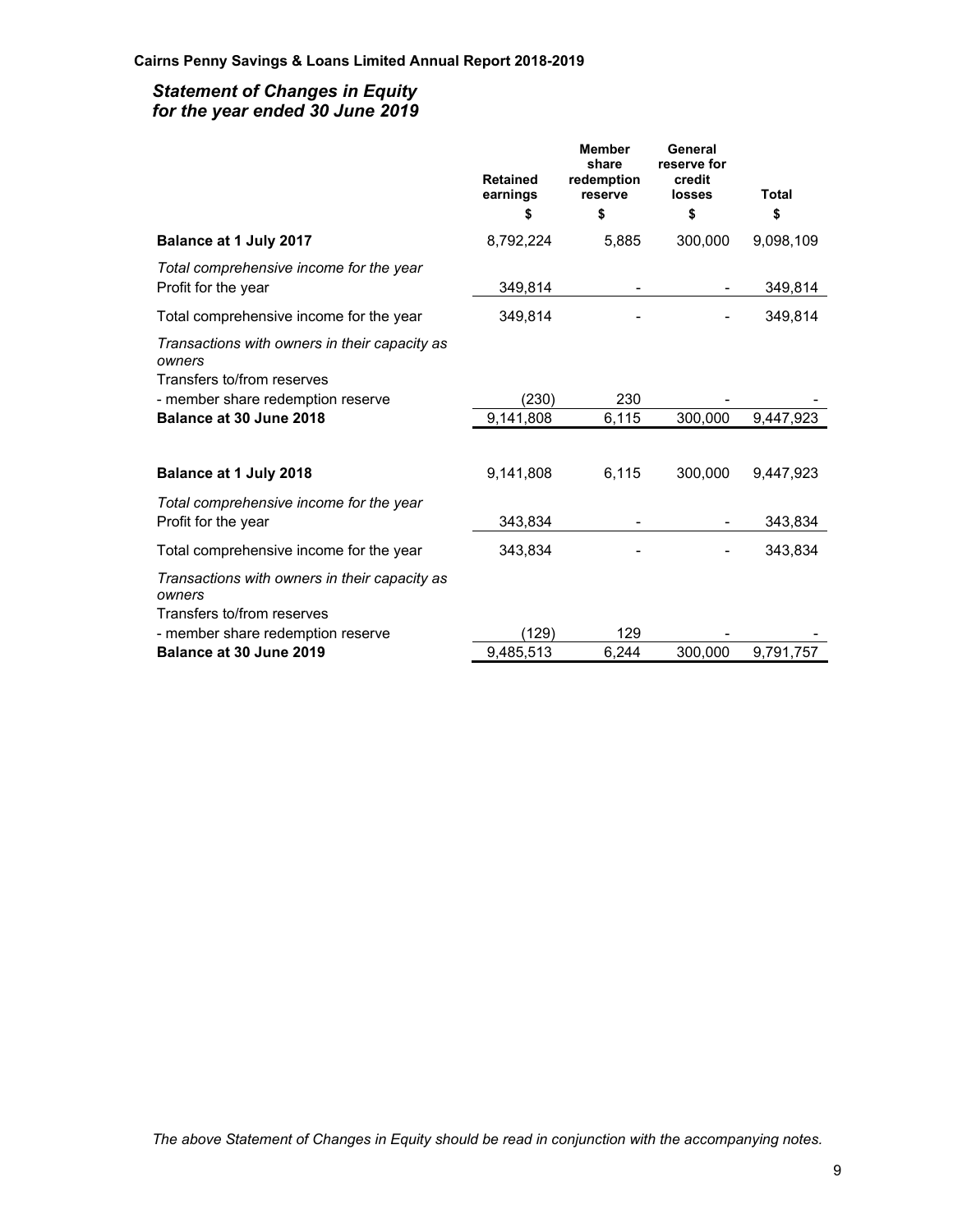#### *Statement of Financial Position as at 30 June 2019*

|                                                   |             | 2019        | 2018        |
|---------------------------------------------------|-------------|-------------|-------------|
|                                                   | <b>Note</b> | \$          | \$          |
| <b>ASSETS</b>                                     |             |             |             |
| Cash and cash equivalents                         | 6           | 8,321,599   | 12,661,296  |
| Receivables due from other financial institutions | 7           | 33,762,157  | 32,052,174  |
| Loans and advances                                | 8           | 62,689,149  | 59,330,779  |
| Deferred tax assets                               |             | 67,505      | 59,869      |
| Plant and equipment                               |             | 28,471      | 34,690      |
| Intangible assets                                 |             | 220,710     | 228,271     |
| Interest income accrued                           |             | 333,745     | 328,404     |
| Other investments                                 |             | 165,660     | 165,660     |
| Other                                             |             | 26,010      | 23,961      |
| <b>Total assets</b>                               |             | 105,615,006 | 104,885,104 |
| <b>LIABILITIES</b>                                |             |             |             |
| Deposits                                          | 9           | 94,928,832  | 94,653,390  |
| Payables                                          |             | 198,847     | 198,789     |
| Interest expense accrued                          |             | 552,278     | 461,878     |
| Income tax payable                                |             | 33,129      | 27,225      |
| Employee benefits                                 |             | 104,845     | 90,712      |
| Other financial liabilities                       | 10          | 5,318       | 5,187       |
| <b>Total liabilities</b>                          |             | 95,823,249  | 95,437,181  |
| <b>Net assets</b>                                 |             | 9,791,757   | 9,447,923   |
| <b>EQUITY</b>                                     |             |             |             |
| Reserves                                          | 11          | 306,244     | 306,115     |
| Retained earnings                                 |             | 9,485,513   | 9,141,808   |
|                                                   |             |             |             |
| <b>Total equity</b>                               |             | 9,791,757   | 9,447,923   |
|                                                   |             |             |             |

*The above Statement of Financial Position should be read in conjunction with the accompanying notes.*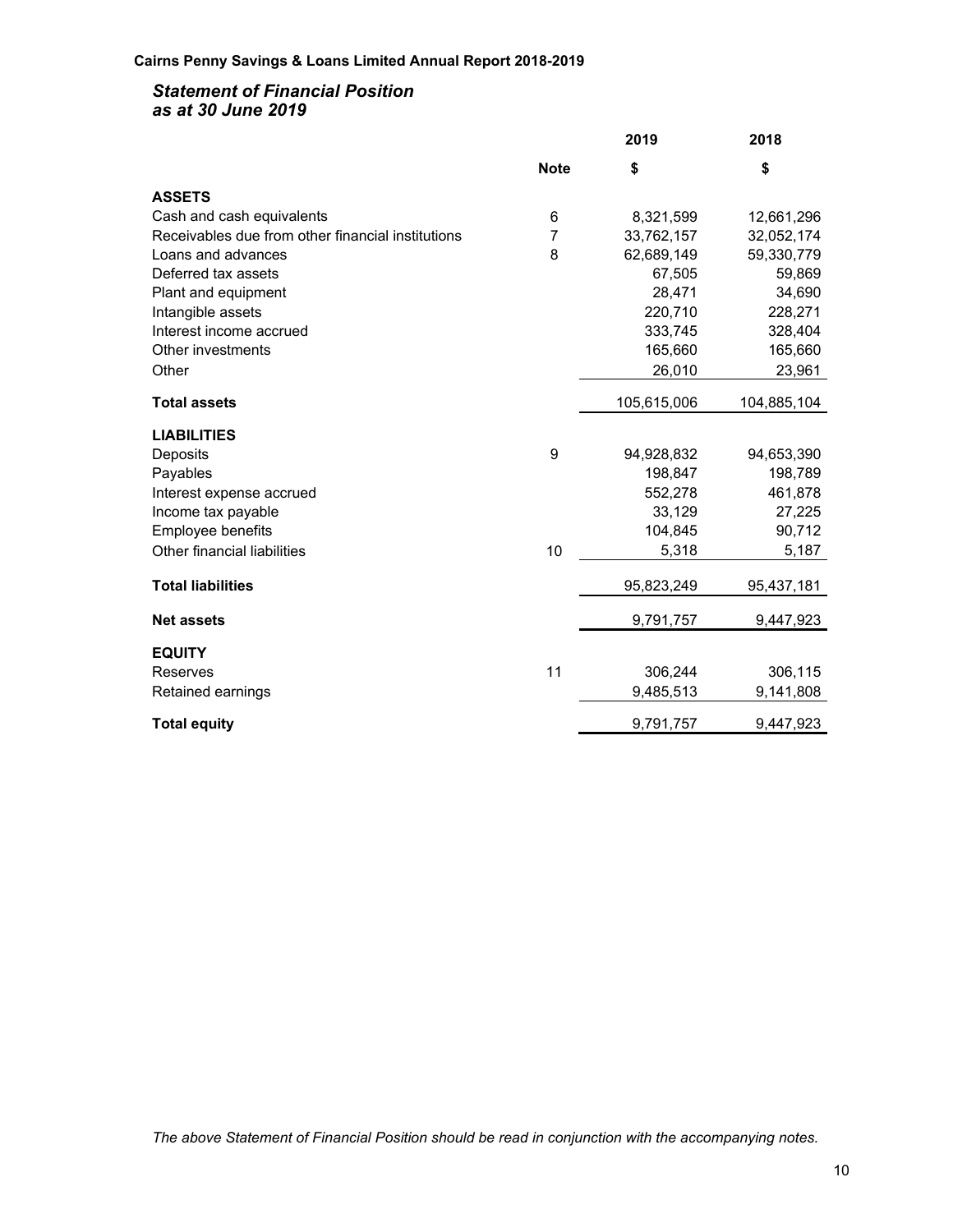#### *Statement of Cash Flows for the year ended 30 June 2019*

|                                                                                 |             | 2019        | 2018           |
|---------------------------------------------------------------------------------|-------------|-------------|----------------|
|                                                                                 | <b>Note</b> | \$          | \$             |
| <b>CASH FLOWS FROM OPERATING ACTIVITIES</b>                                     |             |             |                |
| Interest received                                                               |             | 3,602,604   | 3,888,471      |
| Interest paid                                                                   |             | (1,665,735) | (2,065,203)    |
| Fees and other income received                                                  |             | 187,304     | 164,694        |
| Payments to suppliers and employees                                             |             | (1,490,217) | (1,414,657)    |
|                                                                                 |             | 633,956     | 573,305        |
| (Increase)/decrease in operating assets:                                        |             |             |                |
| Net (increase) in customer loans advanced                                       |             | (3,360,712) | (2,593,845)    |
| Increase/(decrease) in operating liabilities:                                   |             |             |                |
| Net (decrease)/increase in deposits                                             |             | 275,442     | (20,045,522)   |
| Net (decrease)/increase in other financial liabilities                          |             | 131         | (41)           |
| Net cash from operating activities before income tax                            |             | (2,451,183) | (22,066,103)   |
| Income tax paid                                                                 |             | (132, 582)  | (200, 613)     |
| Net cash from/(used in) operating activities                                    | 14          | (2,583,765) | (22, 266, 716) |
| <b>CASH FLOWS FROM INVESTING ACTIVITIES</b>                                     |             |             |                |
| Net decrease/(increase) in receivables due<br>from other financial institutions |             | (1,709,984) | 21,341,302     |
| Acquisition of plant and equipment                                              |             | (8, 428)    | (19, 794)      |
| Acquisition of intangible assets                                                |             | (37, 520)   | (64,477)       |
| Net cash from/(used in) investing activities                                    |             | (1,755,932) | 21,257,031     |
|                                                                                 |             |             |                |
| Net (decrease)/increase in cash and cash equivalents                            |             | (4,339,697) | (1,009,685)    |
| Cash and cash equivalents at 1 July                                             |             | 12,661,296  | 13,670,981     |
| Cash and cash equivalents at 30 June                                            | 6           | 8,321,599   | 12,661,296     |
|                                                                                 |             |             |                |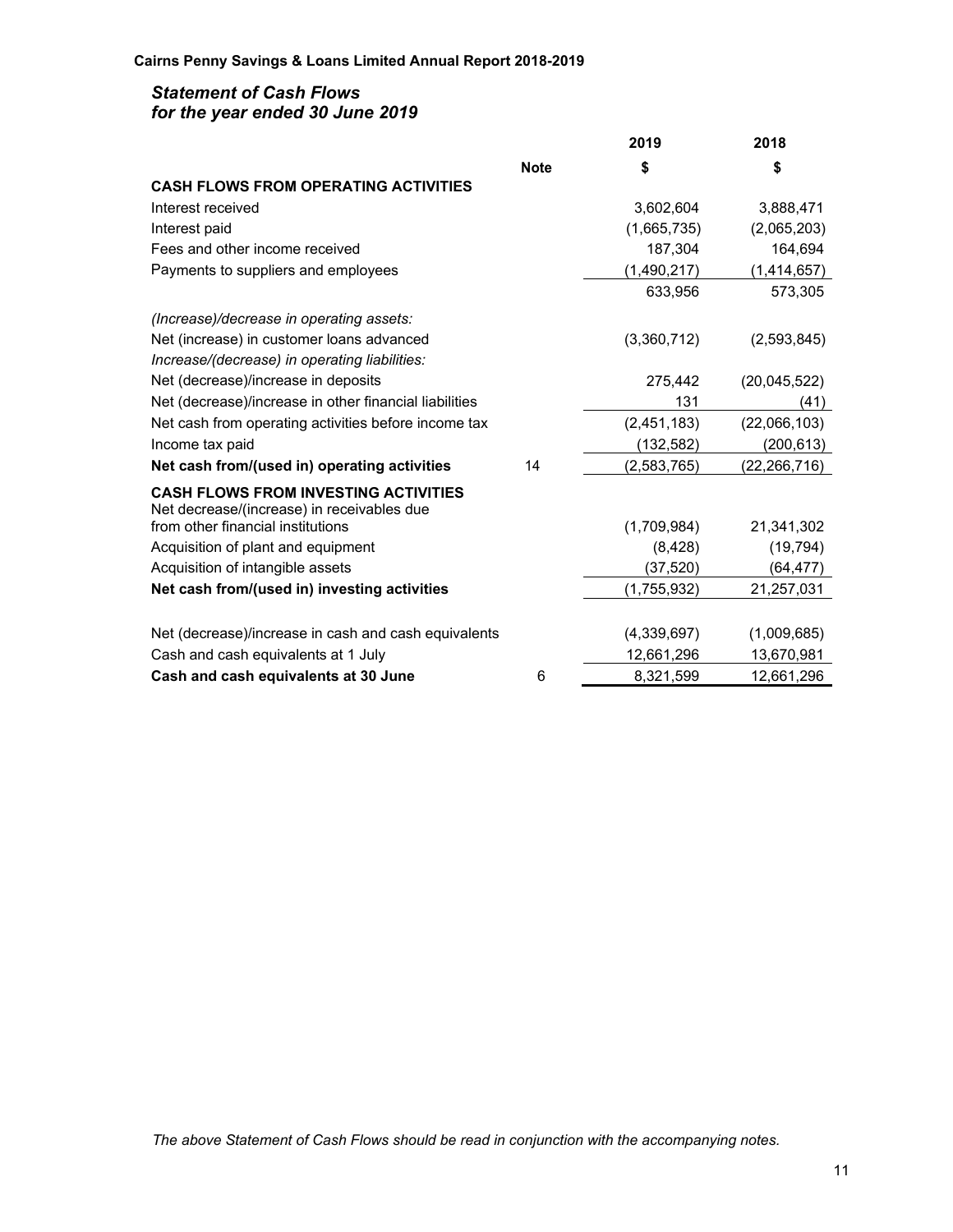#### **1 REPORTING ENTITY**

Cairns Penny Savings & Loans Limited ("Cairns Penny" or "the Company") is a for-profit company incorporated and domiciled in Australia. The Company is an individual entity and primarily is a community based financial institution.

The registered office of the Company is 22 – 24 Grafton Street, Cairns, Queensland 4870. The financial report was authorised for issue by the Directors on the date shown in the directors' declaration.

#### **2 BASIS OF PREPARATION**

#### **(a) Statement of compliance**

The financial report is a general purpose financial report which has been prepared in accordance with Australian Accounting Standards ("AASBs") adopted by the Australian Accounting Standards Board ("AASB") and the *Corporations Act 2001*. The financial report of the Company also complies with International Financial Reporting Standards ("IFRSs") and interpretations adopted by the International Accounting Standards Board ("IASB").

#### **(b) Basis of measurement**

The financial report has been prepared on the basis of historical costs.

#### **(c) Functional and presentation currency**

The financial report is presented in Australian Dollars, which is the Company's functional currency.

#### **(d) New standards and interpretations**

The Company has adopted all the amendments to Australian Accounting Standards issued by the AASB which are relevant to, and effective for, the Company's financial statements for the annual period beginning 1 July 2018. The impact of these is included below.

#### *AASB 9 Financial Instruments*

AASB 9 replaces AASB 139 *Financial Instruments: Recognition and Measurement* in its entirety. The new standard includes revised guidance on the classification and measurement of financial assets, including a new expected credit loss model for calculating impairment, and supplements the new general hedge accounting requirements previously published.

When adopting AASB 9, the Company has applied transitional relief and opted not to restate prior periods. Any differences arising from the adoption of AASB 9 in relation to classification, measurement and impairment are recognised in opening retained earnings as at 1 July 2018.

On July 1 2018, the date of initial application, the Company re-assessed the classification, measurement category and carrying amount of each financial instrument (listed below) in accordance with AASB 9. There were some changes to classification, but this did not result in changes to measurement categories (listed below). Carrying amounts were also unchanged.

| <b>Financial asset/liability</b>                  | Measurement category (unchanged) |
|---------------------------------------------------|----------------------------------|
| Cash and cash equivalents                         | Amortised cost                   |
| Receivables due from other financial institutions | Amortised cost                   |
| Loans and advances                                | Amortised cost                   |
| Other investments                                 | Amortised cost                   |
| Deposits                                          | Amortised cost                   |
| Payables (including income tax)                   | Amortised cost                   |
| Other financial liabilities                       | Amortised cost                   |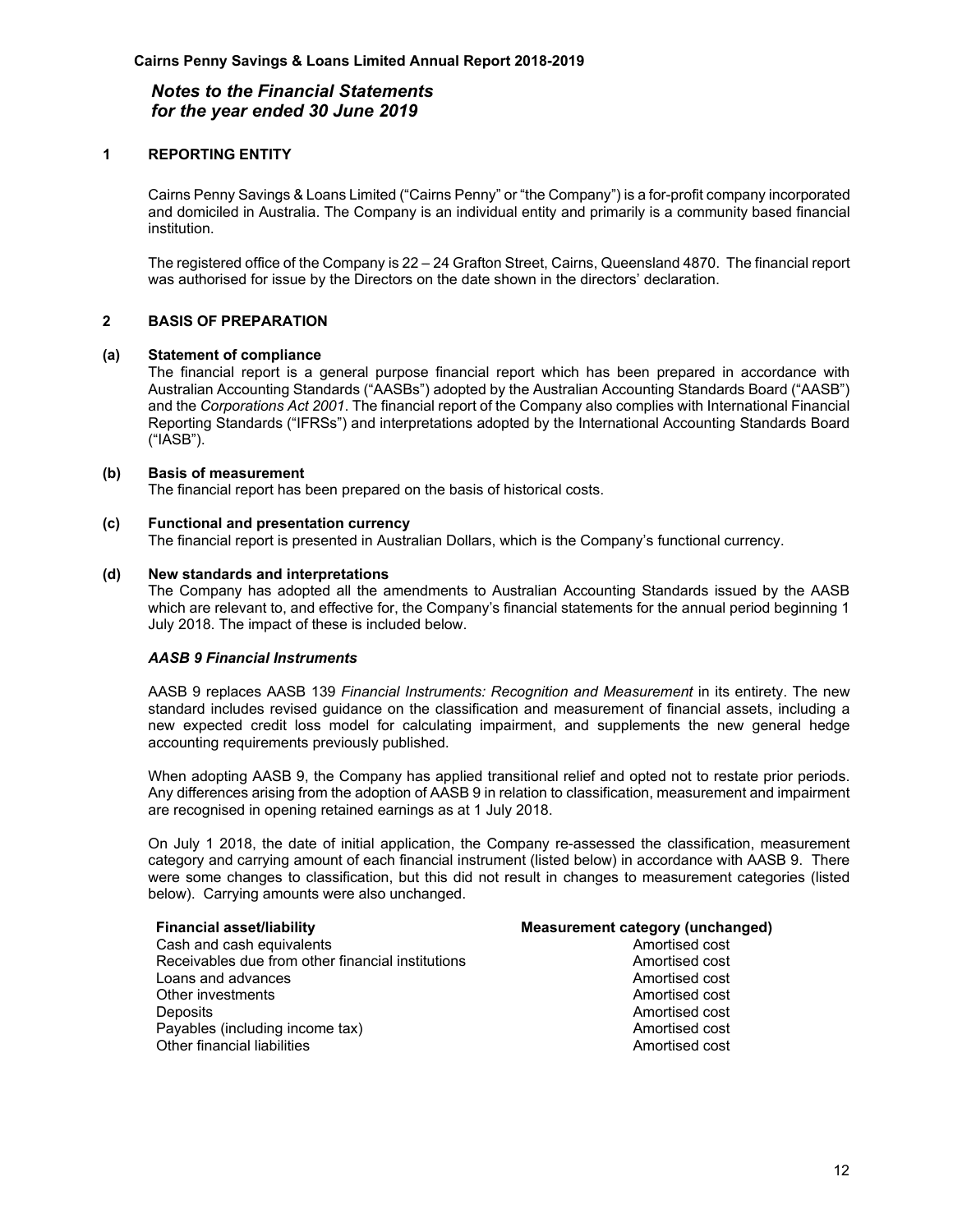#### **2 BASIS OF PREPARATION (CONTINUED)**

#### **(d) New standards and interpretations (continued)**

#### *AASB 15 Revenue from Contracts with Customers*

AASB 15 applied for annual periods beginning 1 January 2018. It has no material impact on the financial statements.

#### **(e) New standards and interpretations not yet adopted**

#### *AASB 16 Leases*

AASB 16 becomes mandatory for annual periods beginning on or after 1 January 2019 (with early adoption permitted) and in essence requires a lessee to:

- recognise all lease assets and liabilities (including those currently classed as operating leases) on the statement of financial position, initially measured at the present value of unavoidable lease payments;
- recognise amortisation of lease assets and interest on lease liabilities as expenses over the lease term; and
- separate the total amount of cash paid into a principal portion (presented within financing activities) and interest (which entities can choose to present within operating or financing activities consistent with presentation of any other interest paid) in the statement of cash flows.

The Company holds a property lease and has assessed the impact of AASB 16. At 1 July 2019, a lease liability and right-of-use asset will be recorded of \$246,109, the modified retrospective approach will be used, with no adjustment required to retained earnings on transition.

#### **3 SIGNIFICANT ACCOUNTING POLICIES**

The accounting policies set out below have been applied consistently to all periods presented in these financial statements.

#### **(a) Financial assets and liabilities**

#### *Recognition*

The Company initially recognises loans and advances and deposits on the date that they are originated. All other financial assets and liabilities are initially recognised on the trade date at which the Company becomes a party to the contractual provisions of the instrument.

#### *Derecognition*

The Company derecognises a financial asset when the contractual rights to the cash flows from the asset expire.

The Company derecognises a financial liability when its contractual obligations are discharged or cancelled or expired.

#### *Amortised cost measurement – Financial assets*

A financial asset is held at amortised cost if the asset is held within a business model where the objective is to hold the asset to collect contractual cash flows, and where the contract terms of the asset give rise to cash flows that are solely payments of principal and interest ("SPPI"). Interest revenue is calculated using the effective interest method.

#### *Amortised cost measurement – Financial liabilities*

The amortised cost of a financial liability is the amount at which the financial liability is measured at initial recognition, minus principal repayments.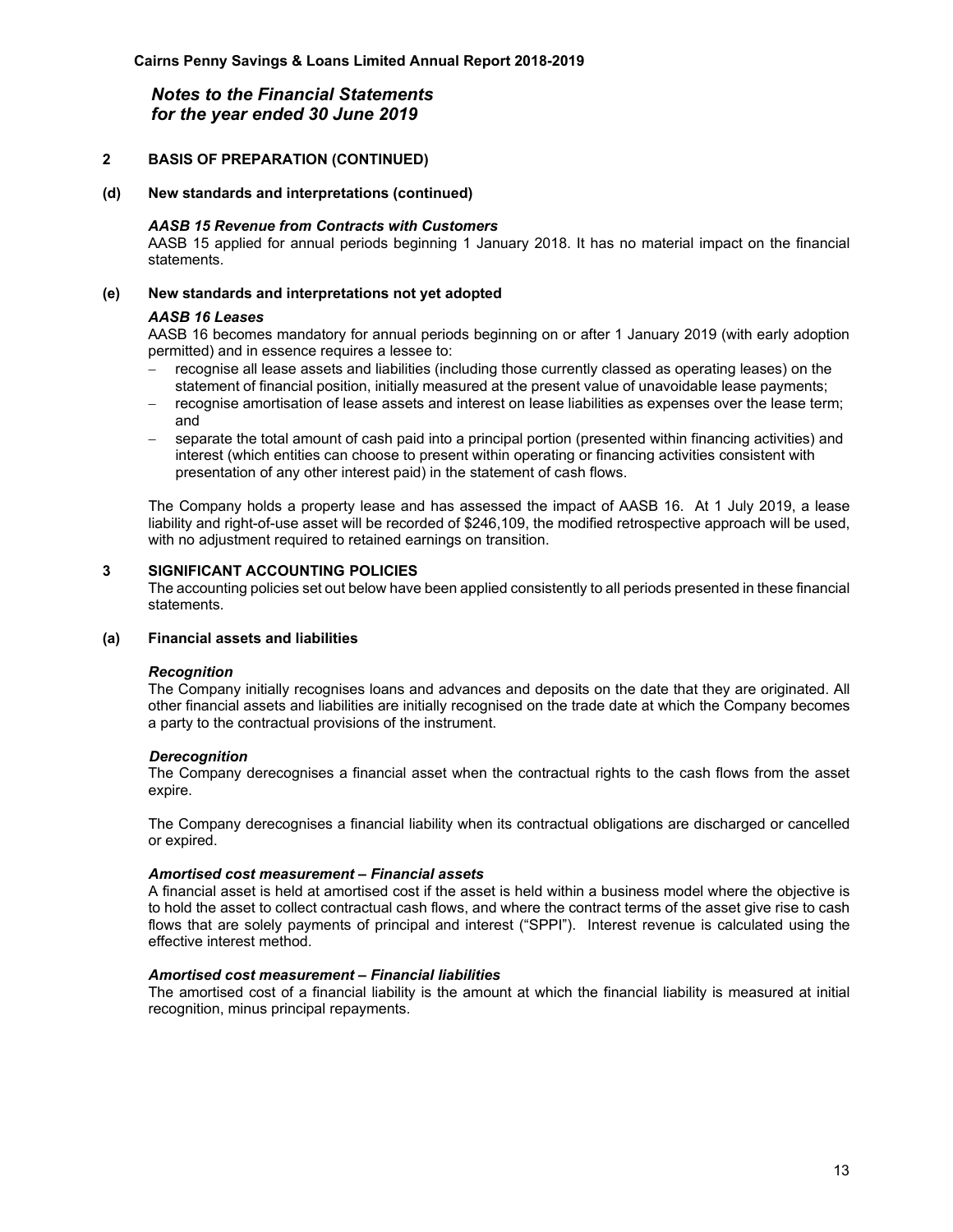#### **3 SIGNIFICANT ACCOUNTING POLICIES (CONTINUED)**

#### **(a) Financial assets and liabilities (continued)**

#### *Identification and measurement of impairment*

Impairment is calculated using the expected credit loss model, which requires the Company to consider historical, current and forward-looking information (including macro-economic data) to calculate the loss allowance. The principle of the expected credit loss model is to recognise in the financial statements the deterioration in the credit quality of financial instruments over their life.

AASB 9 establishes a three-stage impairment model, based on whether there has been a significant increase in the credit risk of a financial asset since its initial recognition. The three-stages then determine the amount of impairment to be recognised as expected credit losses (ECL) at each reporting date as well as the amount of interest revenue to be recorded in future periods:

Stage 1 – Credit risk has not increased significantly since initial recognition – recognise 12 months ECL and recognise interest on a gross basis.

Stage 2 – Credit risk has increased significantly since initial recognition – recognise lifetime ECL and recognise interest on a gross basis.

Stage 3 – Financial asset is credit impaired – recognise lifetime ECL, and present interest on a net basis.

An impairment loss is calculated as the difference between its carrying amount and the present value of the estimated future cash flows discounted at the original effective interest rate. All impairment losses are recognised in profit or loss.

#### *Significant increase in credit risk*

When determining whether the risk of default on a financial instrument has increased significantly since initial recognition, the Company considers reasonable and supportable information that is relevant and available without undue cost or effort. This includes both quantitative and qualitative information and analysis based on the Company's historical experiences and expert credit assessment and including forward looking information.

#### *Credit-impaired financial assets*

At each reporting date, the Company assesses whether financial assets carried at amortised cost are credit impaired. A financial asset is credit-impaired when one of more events that have a detrimental impact on the estimated future cash flows of the financial asset have occurred.

Evidence that a financial asset is credit-impaired includes the following:

- Significant financial difficulty of the borrower;
- A breach of contract such as a default or past due event;
- The restructuring of a loan or advance on terms that the Company would not consider otherwise;
- Becoming probable that the borrower will enter bankruptcy or other financial reorganisation.

#### *Default*

A financial asset is considered to be in default when:

- The borrower is unlikely to pay its credit obligations in full, without recourse by the Company to actions such as realising security;
- The borrower is past due more than 90 days on any material credit obligations;
- The Company has filed for the borrower's bankruptcy in connection with the credit obligation;
- The borrower has sought or has been placed in bankruptcy resulting in the delay or avoidance of repayment of the amount owing.

In assessing whether a borrower is in default, the Company considers indicators that are:

- Qualitative (i.e. breaches of contract);
- Quantitative (i.e. overdue status and non-payment on another obligation); and
- Based on data developed internally or obtained from external sources.

The definition of default largely aligns with that of APRA.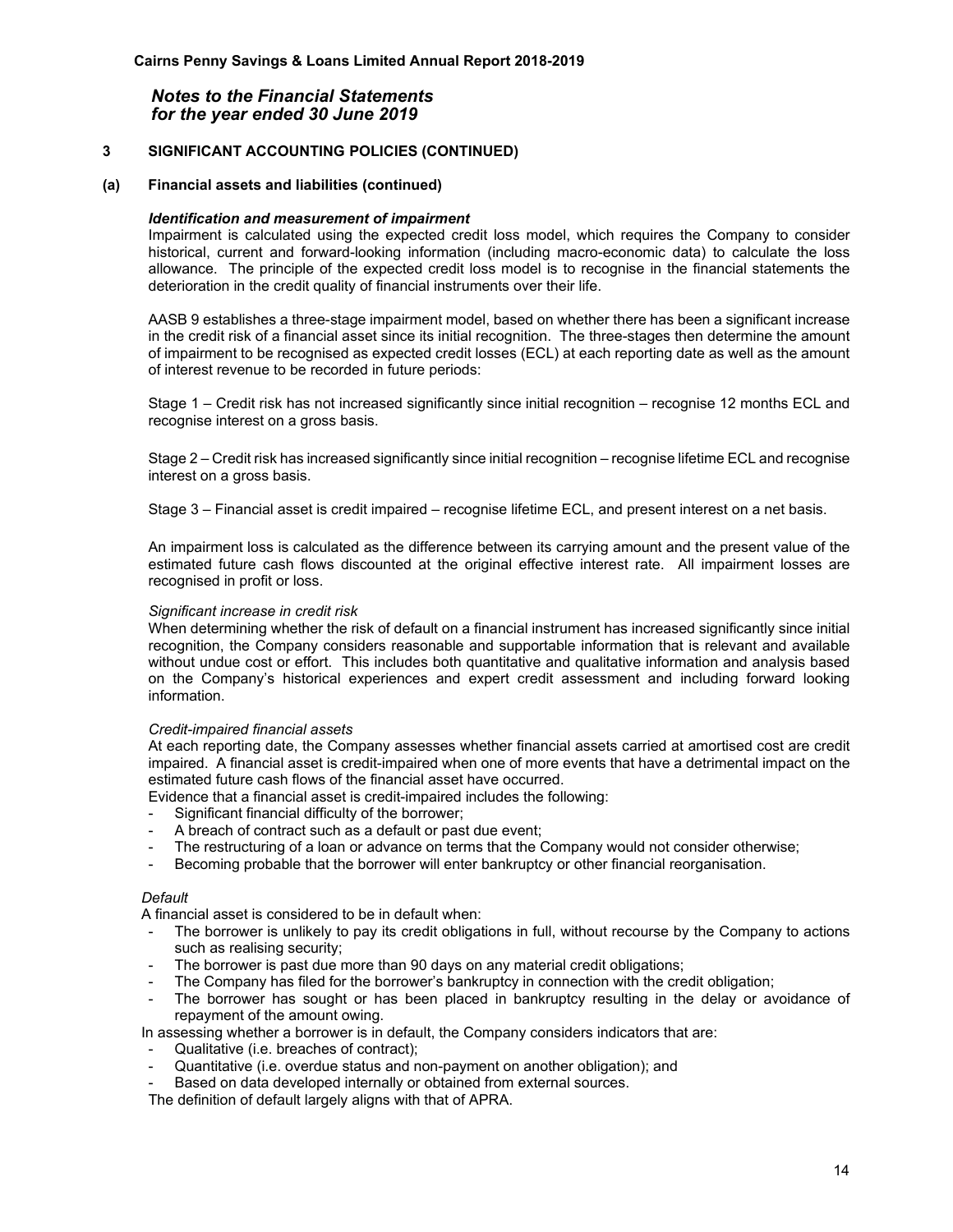#### **3 SIGNIFICANT ACCOUNTING POLICIES (CONTINUED)**

#### **(a) Financial assets and liabilities (continued)**

#### *Write-off*

Loans and debts are written off (either partially or in full) when there is no realistic prospect of recovery. This is generally the case when the Company determines that the borrower does not have assets or sources of income that could generate sufficient cash flows to repay the amounts subject to the write-off.

#### **(b) Fair value**

Fair value is the price that would be received to sell an asset or paid to transfer a liability in an orderly transaction between market participants at the measurement date. It is based on the presumption that the transaction takes place either in the principal market for the asset or liability or, in the absence of a principal market, in the most advantageous market. The principal or most advantageous market must be accessible to, or by, the Company.

Fair value is measured using the assumptions that market participants would use when pricing the asset or liability, assuming that market participants act in their best economic interest.

#### **(c) Plant and equipment**

#### *Recognition and measurement*

Items of plant and equipment are measured at cost less accumulated depreciation (see below) and impairment losses. Cost includes expenditures that are directly attributable to the acquisition of the asset.

#### *Depreciation*

Depreciation is recognised in profit or loss using straight-line and diminishing value bases over the estimated useful lives of each part of an item of plant and equipment. The estimated useful lives range from 1.5 to 20 years.

Depreciation methods, useful lives and residual values are reassessed at the reporting date.

#### **(d) Intangible assets**

#### *Software*

Software is measured at cost less accumulated amortisation and impairment losses. Cost includes expenditures that are directly attributable to the acquisition of the asset.

#### *Amortisation*

Amortisation is recognised in profit or loss on a straight line basis over the estimated useful lives of intangible assets, from the date that they are available for use. The estimated useful lives range from 2.5 to 10 years.

#### **(e) Operating leases**

Payments made under operating leases, where substantially all the risks and rewards remain with the lessor, are recognised in profit or loss on a straight-line basis over the term of the lease.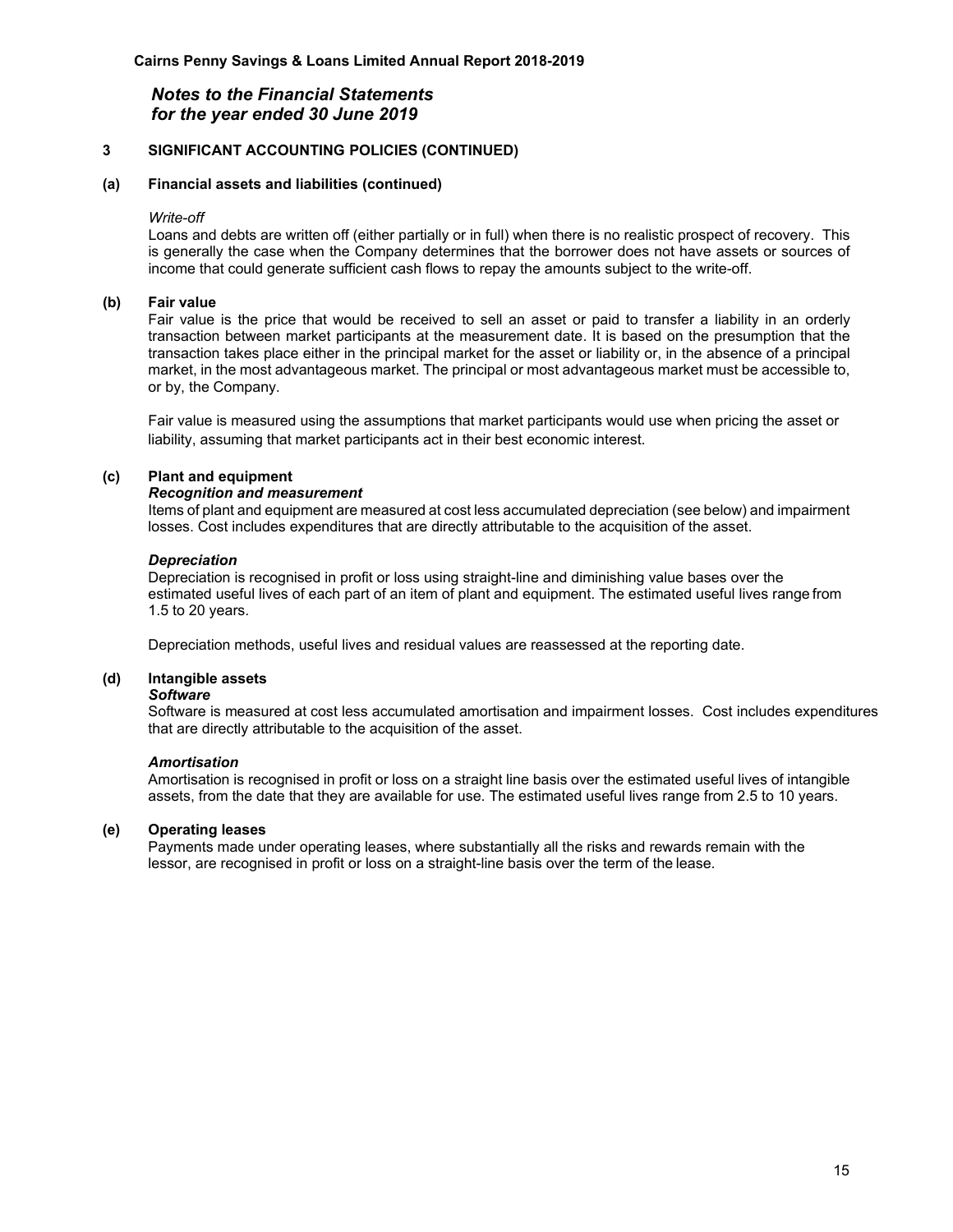#### **4 INTEREST INCOME AND EXPENSE**

#### *Interest income*

Interest income is recognised in profit or loss as it accrues, using the effective interest method.

#### *Interest expense*

Interest expense is recognised in profit or loss as it accrues, using the effective interest method.

|                                                   | 2019<br>\$  | 2018<br>\$  |
|---------------------------------------------------|-------------|-------------|
| Interest income                                   |             |             |
| Cash and cash equivalents                         | 92,879      | 144,337     |
| Receivables due from other financial institutions | 929,809     | 1,120,974   |
| Loans and advances                                | 2,585,258   | 2,591,745   |
|                                                   | 3,607,946   | 3,857,056   |
| Interest expense                                  |             |             |
| <b>Deposits</b>                                   | (1,756,135) | (1,971,239) |
| Net interest income                               | 1,851,811   | 1,885,817   |

#### **5 INCOME TAX**

Income tax expense comprises current and deferred tax. Income tax expense is recognised in the profit or loss of the year.

Current tax is the expected tax payable on the taxable income for the year, using tax rates enacted or substantively enacted at the reporting date, and any adjustment to tax payable in respect of previous years.

Deferred tax is recognised using the balance sheet method, providing for temporary differences between the carrying amounts of assets and liabilities for financial reporting purposes and the amounts used for taxation purposes.

Deferred tax is measured at the tax rates that are expected to be applied to the temporary differences when they reverse, based on the laws that have been enacted or substantively enacted by the reporting date.

A deferred tax asset is recognised to the extent that it is probable that future taxable profits will be available against which temporary differences can be utilised.

#### **(a) Income tax expense**

| Current tax expense                               |         |         |
|---------------------------------------------------|---------|---------|
| Current year                                      | 140.493 | 150,072 |
| Underprovided prior years                         | (2.007) | 15,121  |
| Sub-total                                         | 138.486 | 165.193 |
| Deferred tax expense                              |         |         |
| Origination and reversal of temporary differences | (7.636) | (9,852) |
| Total income tax expense                          | 130.850 | 155.341 |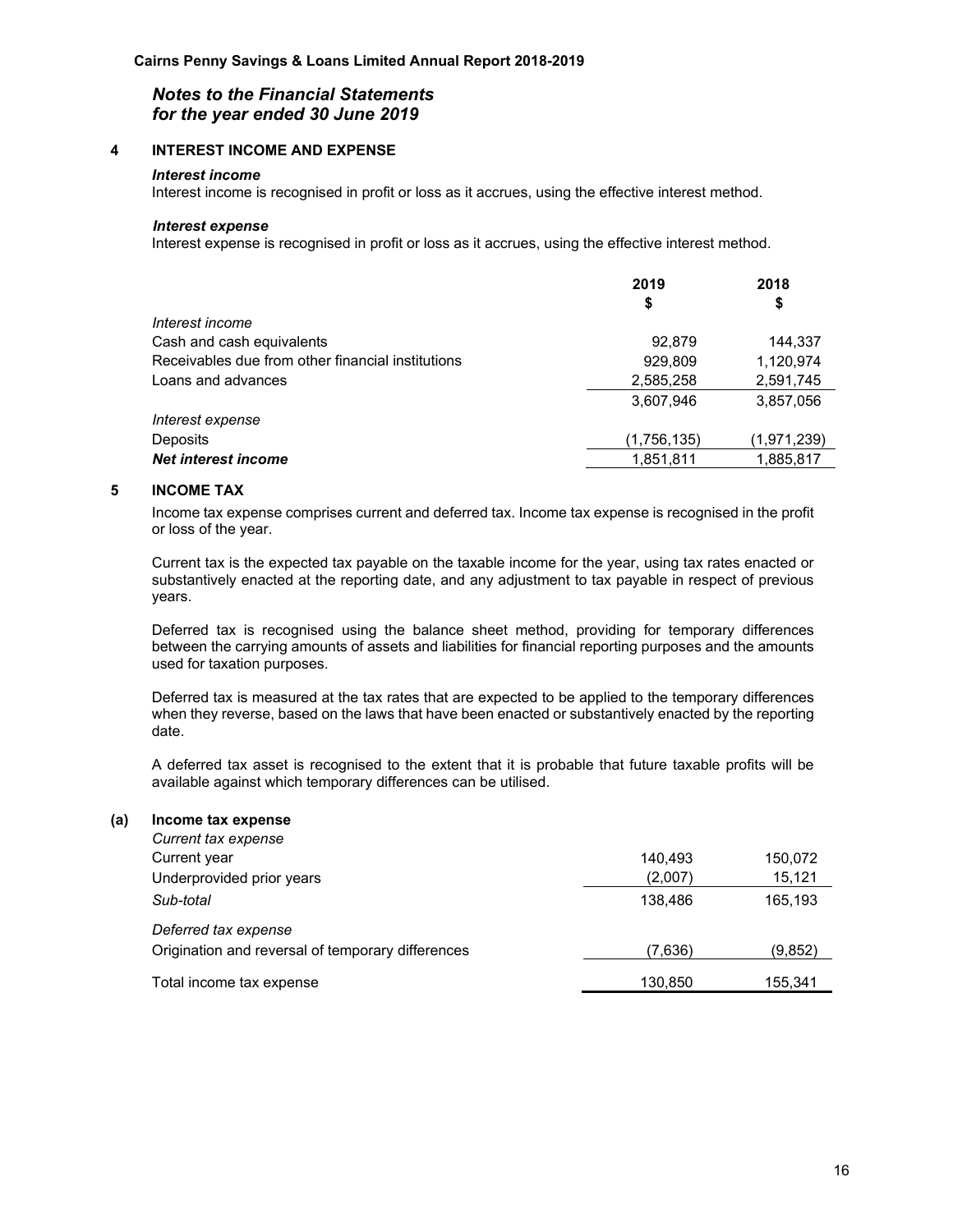#### **5 INCOME TAX (CONTINUED)**

| (a) | Income tax expense (continued)                                      | 2019<br>\$ | 2018<br>\$ |
|-----|---------------------------------------------------------------------|------------|------------|
|     | Numerical reconciliation between tax expense and pre-tax net profit |            |            |
|     | Profit before tax                                                   | 474,680    | 505,155    |
|     | Income tax using the Company tax rate of<br>27.5% (2018: 27.5%)     | 130,537    | 138.918    |
|     | Increase in income tax expense due to:                              |            |            |
|     | Non-deductible expenses                                             | 2,320      | 1,302      |
|     | Income tax expense on pre-tax net profit                            | 132,857    | 140.220    |
|     | Under/(over) provided in prior years                                | (2,007)    | 15,121     |
|     | Income tax expense on pre-tax net profit                            | 130,850    | 155.341    |
|     |                                                                     |            |            |

#### **(b) Dividend franking amount**

27.5% franking credits available to members of the Company for subsequent financial years 3,145,380 3,010,638

The above available amounts are based on the balance of the dividend franking account at year-end adjusted for:

- (a) franking credits that will arise from the payment of current tax liabilities.
- (b) franking credits that the Company may be prevented from distributing in subsequent years.

The ability to utilise the franking credits is dependent upon there being sufficient available profits to declare dividends.

#### **6 CASH AND CASH EQUIVALENTS**

Cash and cash equivalents comprise cash on hand and at call deposits with banks or financial institutions.

Cash and cash equivalents are carried at amortised cost in the statement of financial position.

| Cash on hand     | 64.194    | 65.948     |
|------------------|-----------|------------|
| Cash at bank     | 7,980,044 | 12,320,167 |
| At call deposits | 277.361   | 275,181    |
|                  | 8,321,599 | 12,661,296 |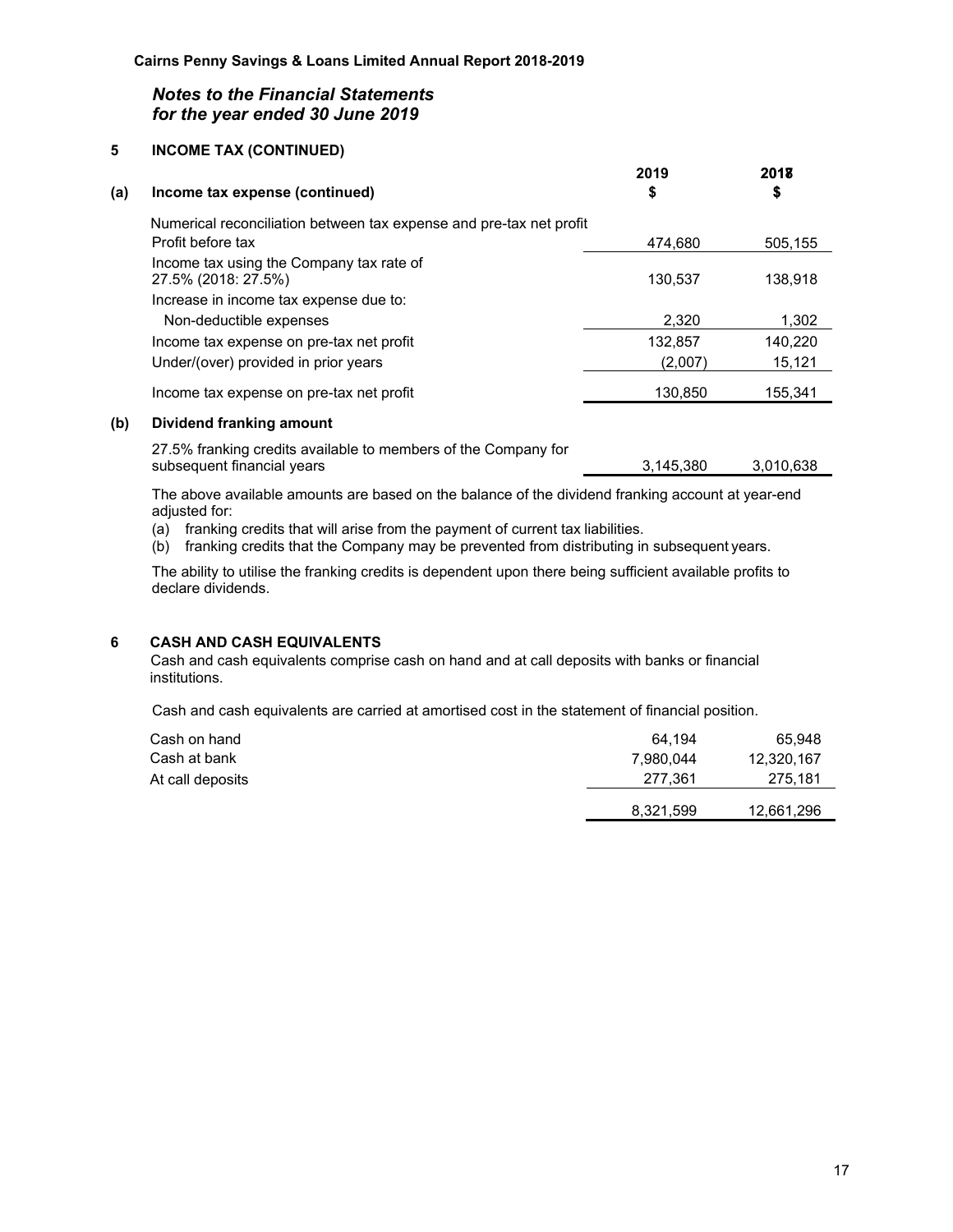#### **7 RECEIVABLES DUE FROM OTHER FINANCIAL INSTITUTIONS**

Receivables due from other financial institutions such as fixed deposits and negotiable certificates of deposit are stated at their amortised cost using the effective interest method. Interest accrued on receivables due from other financial institutions is included in interest income accrued. Receivables due from other financial institutions have been assessed at an instrument level and are deemed to be held for the purpose of collecting contractual cash flows (hold to collect business model) and meet the definition of solely payments of principal and interest.

|                                                   | 2019<br>\$ | 2018<br>\$ |
|---------------------------------------------------|------------|------------|
| Fixed deposits                                    | 24,323,327 | 22,123,327 |
| Floating rate notes                               | 6,000,089  | 6,005,088  |
| Negotiable certificates of deposits               | 3,438,741  | 3,923,759  |
| Provision for impairment - expected credit losses |            |            |
|                                                   | 33,762,157 | 32,052,174 |
| Maturity analysis                                 |            |            |
| Not longer than 3 months                          | 16,591,377 | 14,584,639 |
| Longer than 3 months and not longer than 1 year   | 12,670,780 | 12,465,406 |
| Longer than 1 year                                | 4,500,000  | 5,002,129  |
|                                                   | 33,762,157 | 32,052,174 |

All fixed deposits and negotiable certificates of deposit are denominated in Australian Dollars and held with APRA regulated Australian financial institutions. These receivables are considered to meet the definition of a low risk investment and have been considered on this basis for impairment purposes.

#### **8 LOANS AND ADVANCES**

Loans and advances are non-derivative financial assets with fixed or determinable payments that are not quoted in an active market.

Loans and advances are measured at amortised cost using the effective interest method. Loans and advances are assessed at an instrument level and are deemed to be held for the purpose of collecting contractual cash flows (hold to collect business model) and meet the definition of solely payments of principal and interest.

| Overdrafts                                        | 2,100,608  | 1,728,305  |
|---------------------------------------------------|------------|------------|
| Term loans                                        | 60.594.957 | 57,607,974 |
| Gross loans and advances                          | 62.695.565 | 59.336.279 |
| Provision for impairment – expected credit losses | (6.416)    | (5,500)    |
| Net loans and advances                            | 62.689.149 | 59,330,779 |
|                                                   |            |            |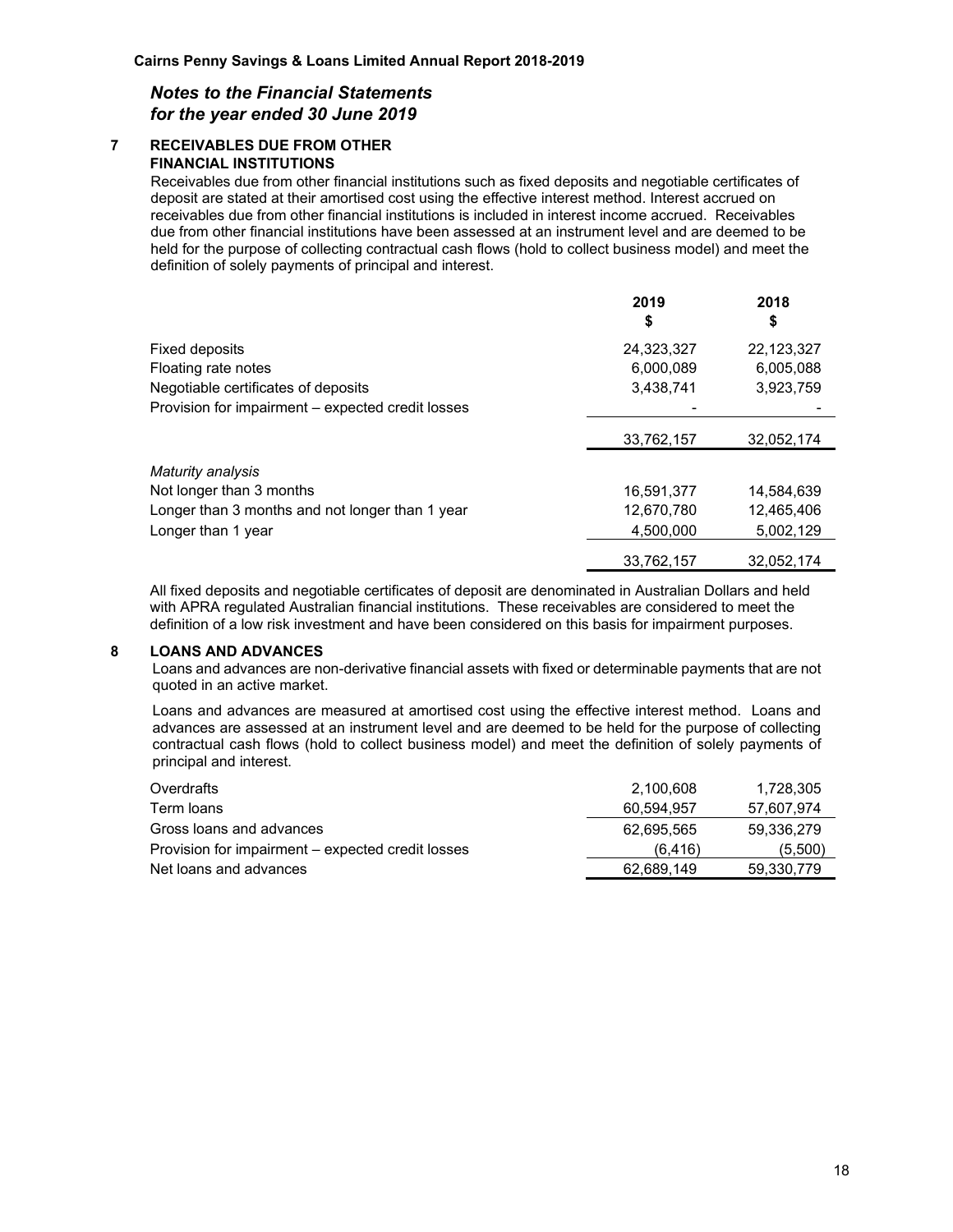|   |                                                 | 2019       | 2018       |  |
|---|-------------------------------------------------|------------|------------|--|
|   |                                                 | S          | \$         |  |
| 8 | <b>LOANS AND ADVANCES (CONTINUED)</b>           |            |            |  |
|   | Contractual maturity analysis                   |            |            |  |
|   | Overdrafts, at call                             | 2,100,608  | 1,728,305  |  |
|   | Not longer than 3 months                        | 657,897    | 568,108    |  |
|   | Longer than 3 months and not longer than 1 year | 1,973,168  | 1,728,853  |  |
|   | Longer than 1 year and not longer than 5 years  | 10,546,673 | 9,424,430  |  |
|   | Longer than 5 years                             | 47,417,219 | 45,886,583 |  |
|   |                                                 | 62,695,565 | 59,336,279 |  |
|   |                                                 |            |            |  |

All loans and advances are denominated in Australian Dollars and have been made to individuals residing or entities operating in the North Queensland region.

#### **(a) Past due but not impaired loans**

|                 | 2019<br>Carrying<br>value | 2019<br>Past due | 2019<br><b>Collateral</b><br>held | 2018<br>Carrying<br>value | 2018<br>Past due | 2018<br>Collateral<br>held |
|-----------------|---------------------------|------------------|-----------------------------------|---------------------------|------------------|----------------------------|
|                 | \$                        | \$               | \$                                | \$                        | \$               | \$                         |
| $<$ 30 days     | 656,010                   | 3,363            | 1,945,000                         | 348,964                   | 1,689            | 1,000,000                  |
| 30 to 90 days   | 546.454                   | 6.601            | 785.000                           | 577,645                   | 4,655            | 950,000                    |
| 90 to 180 days  | ٠                         |                  |                                   |                           |                  |                            |
| 180 to 270 days | ۰                         |                  |                                   | 1.786                     | 984              |                            |
| 270 to 365 days | 717                       | 717              |                                   |                           |                  |                            |
| $>365$ days     | ٠                         |                  |                                   |                           |                  |                            |
|                 | 1,203,181                 | 10.681           | 2.730.000                         | 928,395                   | 7.328            | 1.950.000                  |

Collateral security held is by way of registered mortgage over real property.

Impairment is considered for all financial assets held at amortised cost. Impairment of a loan is recognised when there is reasonable doubt that not all of the principal and interest can be collected in accordance with the terms of the loan agreement. Impairment is assessed by specific identification in relation to individual loans.

Loans and advances have been disaggregated in the following categories:

- Residential loans:
- Commercial loans;
- Personal loans; and
- Loans that exceed 10% of capital (large exposures).

Historical information has been considered when assessing impairment of receivables. The Company has a very low history of bad debts. The following forward looking considerations have been made:

- Interest rates are declining;
- The housing market in FNQ is considered stable; and
- There are no indications that economic conditions are changing significantly.

Given the low history of bad debts and no significant events expected through review of forward looking information, the amount of expected credit losses based on historical default is considered appropriate.

Loans and advances are written off (either partially or in full) when there is no realistic prospect of recovery. This is generally the case when the Company determines that the borrower does not have the assets or sources of income that could generate sufficient cash flows to repay the amounts subject to the write-off. If a provision for impairment has been recognised in relation to a loan, write-offs for bad debts are made against the provision. If no provision for impairment has previously been recognised, write-offs for bad debts are recognised as expenses through profit or loss.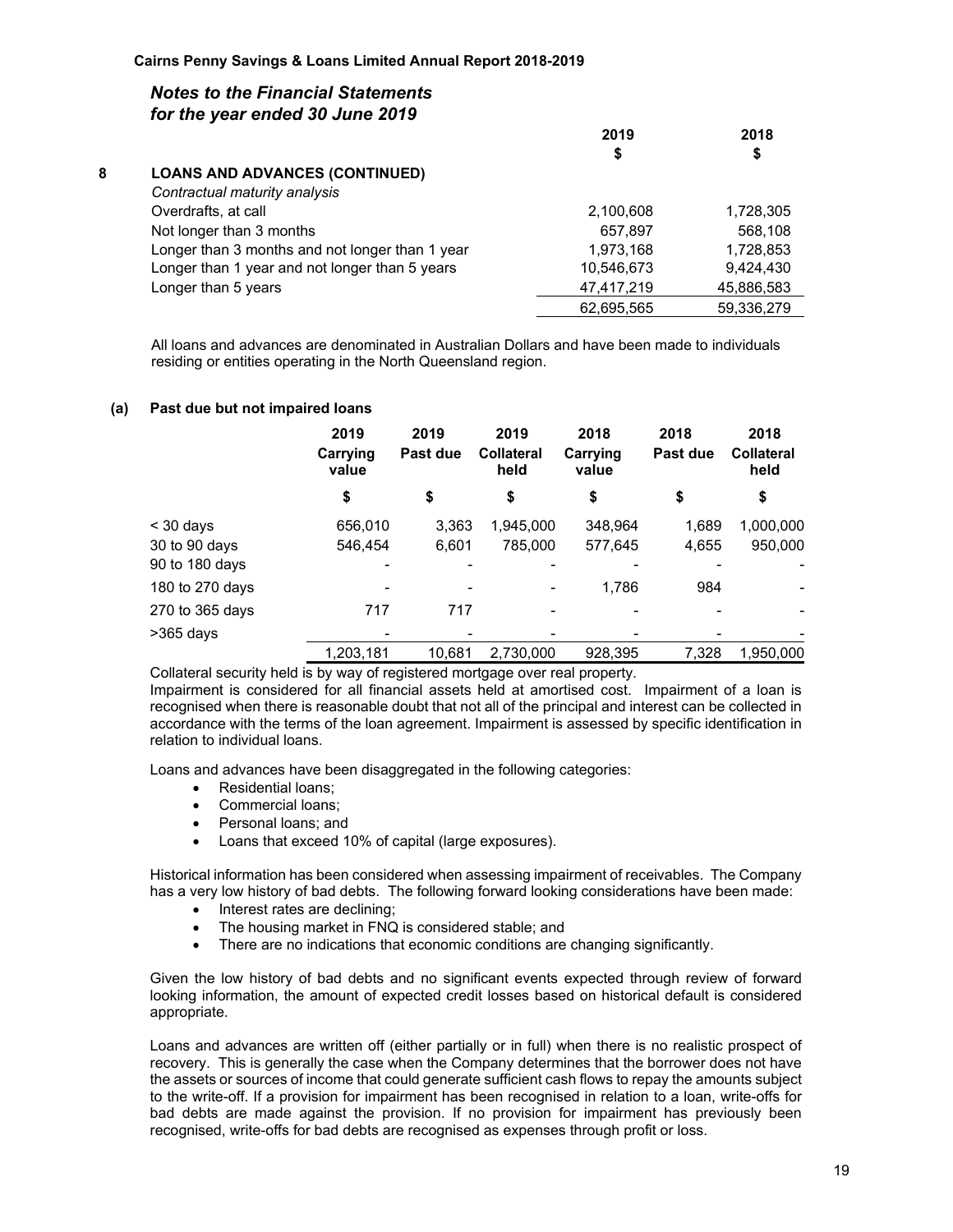#### **8 LOANS AND ADVANCES (CONTINUED)**

#### **(b) Credit quality – security held against loans Collateral**

Cairns Penny holds collateral in respect of loans which it is permitted to sell or repledge in the absence of default by the borrower/owner. The fair value of such collateral at 30 June 2019 was

\$133,243,380 (2018: \$134,332,337). For this purpose, fair value is based upon the most recent valuations of collateral available to Cairns Penny as it is impracticable to obtain valuations in respect of all such collateral at year-end.

At reporting date none of this collateral had been sold or repledged (2018: nil).

|     |                                                                                 | 2019<br>\$ | 2018<br>\$ |
|-----|---------------------------------------------------------------------------------|------------|------------|
|     | <b>Overdrafts</b>                                                               |            |            |
|     | Secured by mortgage over real estate and/or cash                                | 2,078,663  | 1,699,246  |
|     | Unsecured                                                                       | 21,945     | 29,059     |
|     |                                                                                 | 2,100,608  | 1,728,305  |
|     | <b>Term loans</b>                                                               |            |            |
|     | Secured by mortgage over real estate                                            | 60,373,331 | 57,347,885 |
|     | Secured by cash                                                                 | 6,325      | 8,235      |
|     | Unsecured                                                                       | 215,301    | 251,854    |
|     |                                                                                 | 60,594,957 | 57,607,974 |
| (c) | <b>Concentration of loans</b>                                                   |            |            |
|     | Loans to individual or related groups of members<br>which exceed 10% of capital | 2,235,355  | 3,469,003  |
|     | Loans by customer type were:                                                    |            |            |
|     | Households                                                                      | 59,668,097 | 56,376,363 |
|     | Commercial                                                                      | 3,027,468  | 2,959,916  |
|     |                                                                                 | 62,695,565 | 59,336,279 |
| 9   | <b>DEPOSITS</b>                                                                 |            |            |
|     | <b>Fixed deposits</b>                                                           | 55,538,697 | 56,667,759 |
|     | Savings accounts                                                                | 39,390,135 | 37,985,631 |
|     |                                                                                 | 94,928,832 | 94,653,390 |
|     | Maturity analysis                                                               |            |            |
|     | At call                                                                         | 39,390,135 | 37,985,631 |
|     | Not longer than 3 months                                                        | 18,307,418 | 24,933,380 |
|     | Longer than 3 months and not longer than 1 year                                 | 28,296,198 | 25,447,169 |
|     | Longer than 1 year and not longer than 5 years                                  | 8,935,081  | 6,287,210  |
|     |                                                                                 | 94,928,832 | 94,653,390 |

All deposits are denominated in Australian Dollars and have been made by individuals predominantly residing or entities operating in the North Queensland region.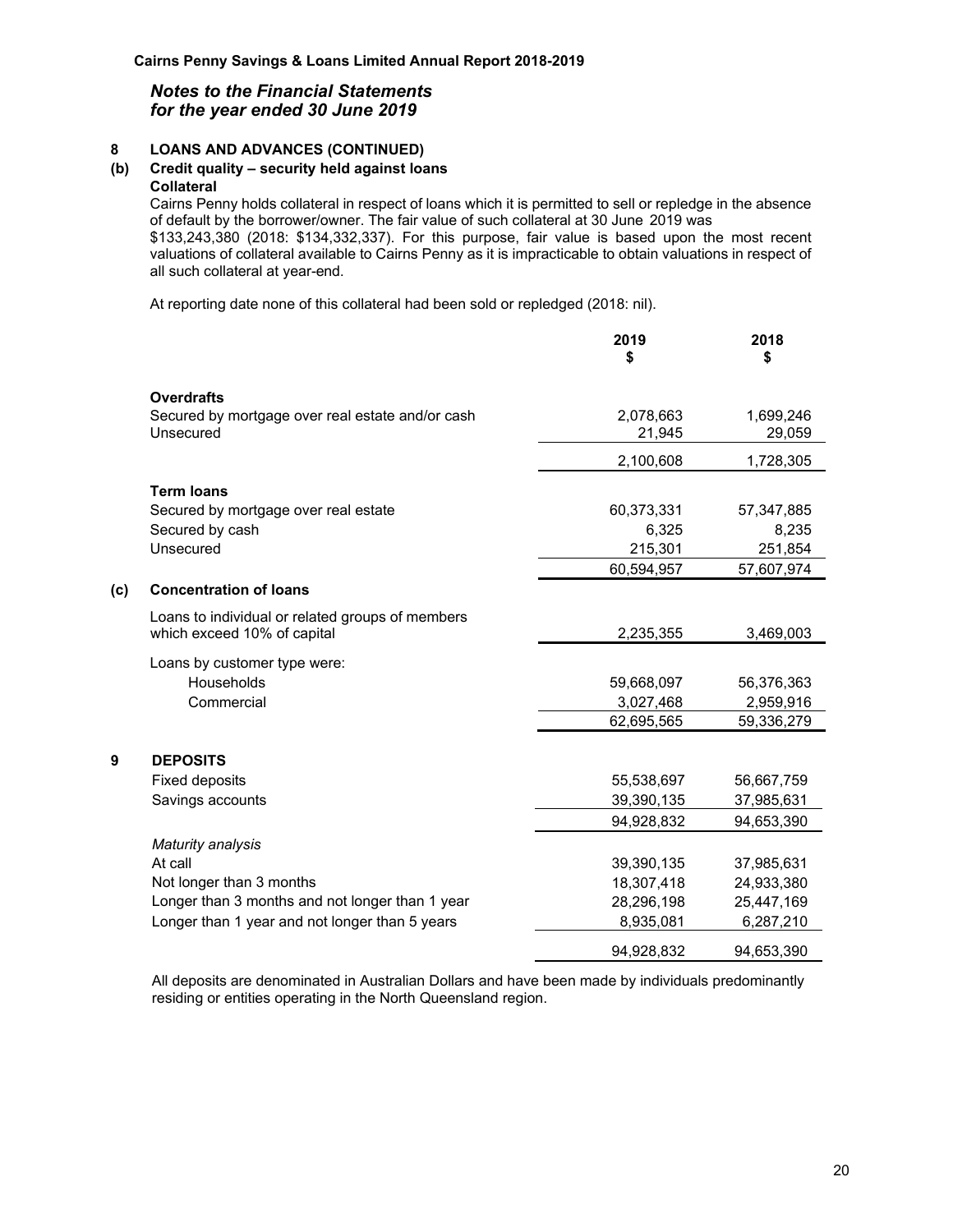|    |                                                     | 2019<br>S | 2018<br>\$ |
|----|-----------------------------------------------------|-----------|------------|
| 10 | <b>OTHER FINANCIAL LIABILITIES</b>                  |           |            |
|    | Redeemable preference shares, issued and fully paid |           |            |
|    | Balance at 1 July                                   | 5.187     | 5,228      |
|    | 2,600 shares issued during the year $(2018: 1,890)$ | 260       | 189        |
|    | 1,290 shares redeemed during the year (2018: 2,300) | (129)     | (230)      |
|    | Balance at 30 June                                  | 5.318     | 5.187      |
|    |                                                     |           |            |

Holders of shares are entitled to receive dividends as recommended by the Board and approved at a general meeting from time to time and are entitled to one vote per shareholder at meetings of the Company. All shares rank equally with regard to the Company's residual assets. Shares are not transferable, transmissible or capable of devolution by will or by operation of law and can be cancelled at the option of the shareholder or the Company in the circumstances in which the member ceases to be a member under clause 10 of the Company's constitution.

#### **11 RESERVES**

#### **(a) Member share redemption reserve**

In accordance with Practice Note 68, the Company has complied with Section 254K of the *Corporations Act 2001* via the creation of a member share redemption reserve. At the conclusion of each financial year the Company establishes the number of members that ceased to be members during the financial year and transfers the equivalent monetary amount to a member share redemption reserve from retained earnings.

#### **(b) General reserve for credit losses**

The general reserve for credit losses contains an additional allowance for bad debts, net of applicable income tax, above the provision for impairment (refer Note 8). The reserve provides a buffer against potential credit losses which are intrinsic to the overall business of the Company.

#### **12 CONTINGENT LIABILITIES**

#### **(a) Guarantees**

The Company has provided guarantees on behalf of some of its members, and has a right of indemnity against any amount claimed which would create a loan secured by first mortgage or cash. 432,290 545,715

#### **(b) Credit Union Financial Support System**

On 1 January 2012 the Company became a member of the Credit Union Financial Support System ("CUFSS"). The purpose of CUFSS is to protect the interest of participating CUFSS members and to promote financial sector stability.

As a member of CUFSS, the Company may be required to advance funds of up to 3.0% of total assets to another CUFSS member requiring financial support.

The Company has not been called upon to make any such advances as at the date of these financial statements.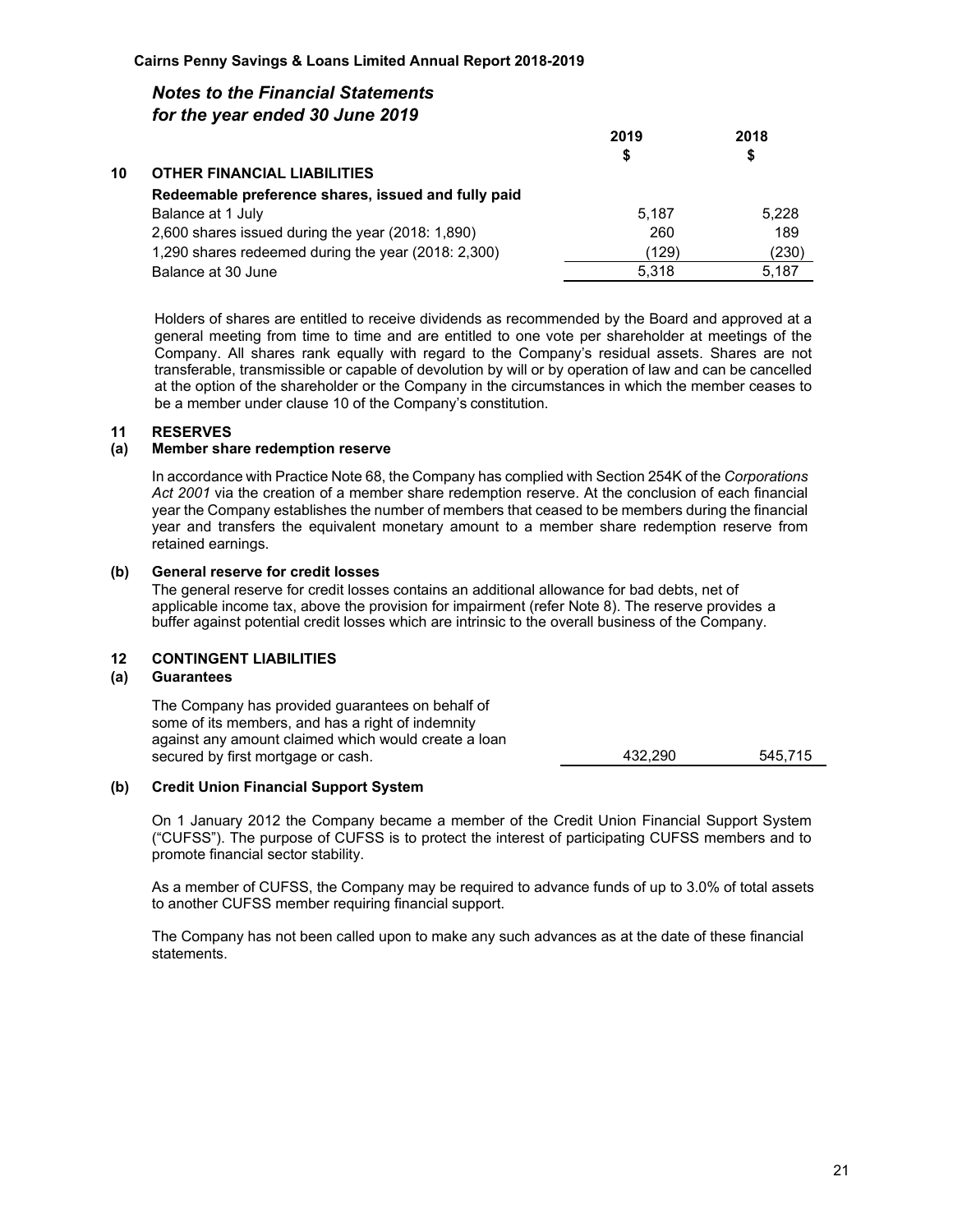| 13<br><b>COMMITMENTS</b><br>(a)<br><b>Loan commitments</b><br>The following commitments to extend credit existed<br>at balance date:<br>Loans approved but not yet drawn<br>2,673,900<br>3,094,280<br>Undrawn overdrafts and credit facilities<br>2,006,662<br>1,928,464<br>Balances available for redraw<br>6,634,432<br>6,739,848<br>11,735,374<br>11,342,212<br><b>Operating lease commitments</b><br>(b)<br>Future operating lease rentals contracted but not<br>provided for and payable:<br>Not later than 1 year<br>85,318<br>82,036<br>Later than 1 year but not later than 5 years<br>266,328<br>181,010<br>Later than 5 years<br>266,328<br>348,364<br>14<br><b>NOTES TO THE STATEMENT OF CASH FLOWS</b><br>Reconciliation of cash flows from operating<br>activities<br>349,814<br>Profit for the year<br>343,834<br>Adjustments for:<br>Loss on disposal of assets<br>1,075<br>140<br>Depreciation and amortisation<br>58,653<br>71,136<br>130,850<br>155,341<br>Income tax expense<br>Operating profit before changes in working capital and<br>provisions<br>534,412<br>576,431<br>Increase/(decrease) in interest payable<br>90,400<br>(93, 964)<br>(Increase)/decrease in interest receivable<br>(5, 341)<br>31,416<br>Increase/(decrease) in other payables<br>(1,038)<br>56,193<br>(Increase)/decrease in prepayments and other assets<br>1,588<br>(949)<br>(3,358,370)<br>(Increase)/decrease in loans and advances<br>(2,593,741)<br>Increase/(decrease) in deposits<br>275,442<br>(20,045,522)<br>Increase/(decrease) in other financial liabilities<br>131<br>(41)<br>Increase/(decrease) in employee benefits<br>14,130<br>1,537<br>(2,451,183)<br>(22,066,103)<br>(132, 582)<br>(200, 613)<br>Income taxes paid<br>(2,583,765)<br>Net cash from operating activities<br>(22, 266, 716) |  | 2019 | 2018 |
|----------------------------------------------------------------------------------------------------------------------------------------------------------------------------------------------------------------------------------------------------------------------------------------------------------------------------------------------------------------------------------------------------------------------------------------------------------------------------------------------------------------------------------------------------------------------------------------------------------------------------------------------------------------------------------------------------------------------------------------------------------------------------------------------------------------------------------------------------------------------------------------------------------------------------------------------------------------------------------------------------------------------------------------------------------------------------------------------------------------------------------------------------------------------------------------------------------------------------------------------------------------------------------------------------------------------------------------------------------------------------------------------------------------------------------------------------------------------------------------------------------------------------------------------------------------------------------------------------------------------------------------------------------------------------------------------------------------------------------------------------------------------------------------------------------------|--|------|------|
|                                                                                                                                                                                                                                                                                                                                                                                                                                                                                                                                                                                                                                                                                                                                                                                                                                                                                                                                                                                                                                                                                                                                                                                                                                                                                                                                                                                                                                                                                                                                                                                                                                                                                                                                                                                                                |  | \$   | \$   |
|                                                                                                                                                                                                                                                                                                                                                                                                                                                                                                                                                                                                                                                                                                                                                                                                                                                                                                                                                                                                                                                                                                                                                                                                                                                                                                                                                                                                                                                                                                                                                                                                                                                                                                                                                                                                                |  |      |      |
|                                                                                                                                                                                                                                                                                                                                                                                                                                                                                                                                                                                                                                                                                                                                                                                                                                                                                                                                                                                                                                                                                                                                                                                                                                                                                                                                                                                                                                                                                                                                                                                                                                                                                                                                                                                                                |  |      |      |
|                                                                                                                                                                                                                                                                                                                                                                                                                                                                                                                                                                                                                                                                                                                                                                                                                                                                                                                                                                                                                                                                                                                                                                                                                                                                                                                                                                                                                                                                                                                                                                                                                                                                                                                                                                                                                |  |      |      |
|                                                                                                                                                                                                                                                                                                                                                                                                                                                                                                                                                                                                                                                                                                                                                                                                                                                                                                                                                                                                                                                                                                                                                                                                                                                                                                                                                                                                                                                                                                                                                                                                                                                                                                                                                                                                                |  |      |      |
|                                                                                                                                                                                                                                                                                                                                                                                                                                                                                                                                                                                                                                                                                                                                                                                                                                                                                                                                                                                                                                                                                                                                                                                                                                                                                                                                                                                                                                                                                                                                                                                                                                                                                                                                                                                                                |  |      |      |
|                                                                                                                                                                                                                                                                                                                                                                                                                                                                                                                                                                                                                                                                                                                                                                                                                                                                                                                                                                                                                                                                                                                                                                                                                                                                                                                                                                                                                                                                                                                                                                                                                                                                                                                                                                                                                |  |      |      |
|                                                                                                                                                                                                                                                                                                                                                                                                                                                                                                                                                                                                                                                                                                                                                                                                                                                                                                                                                                                                                                                                                                                                                                                                                                                                                                                                                                                                                                                                                                                                                                                                                                                                                                                                                                                                                |  |      |      |
|                                                                                                                                                                                                                                                                                                                                                                                                                                                                                                                                                                                                                                                                                                                                                                                                                                                                                                                                                                                                                                                                                                                                                                                                                                                                                                                                                                                                                                                                                                                                                                                                                                                                                                                                                                                                                |  |      |      |
|                                                                                                                                                                                                                                                                                                                                                                                                                                                                                                                                                                                                                                                                                                                                                                                                                                                                                                                                                                                                                                                                                                                                                                                                                                                                                                                                                                                                                                                                                                                                                                                                                                                                                                                                                                                                                |  |      |      |
|                                                                                                                                                                                                                                                                                                                                                                                                                                                                                                                                                                                                                                                                                                                                                                                                                                                                                                                                                                                                                                                                                                                                                                                                                                                                                                                                                                                                                                                                                                                                                                                                                                                                                                                                                                                                                |  |      |      |
|                                                                                                                                                                                                                                                                                                                                                                                                                                                                                                                                                                                                                                                                                                                                                                                                                                                                                                                                                                                                                                                                                                                                                                                                                                                                                                                                                                                                                                                                                                                                                                                                                                                                                                                                                                                                                |  |      |      |
|                                                                                                                                                                                                                                                                                                                                                                                                                                                                                                                                                                                                                                                                                                                                                                                                                                                                                                                                                                                                                                                                                                                                                                                                                                                                                                                                                                                                                                                                                                                                                                                                                                                                                                                                                                                                                |  |      |      |
|                                                                                                                                                                                                                                                                                                                                                                                                                                                                                                                                                                                                                                                                                                                                                                                                                                                                                                                                                                                                                                                                                                                                                                                                                                                                                                                                                                                                                                                                                                                                                                                                                                                                                                                                                                                                                |  |      |      |
|                                                                                                                                                                                                                                                                                                                                                                                                                                                                                                                                                                                                                                                                                                                                                                                                                                                                                                                                                                                                                                                                                                                                                                                                                                                                                                                                                                                                                                                                                                                                                                                                                                                                                                                                                                                                                |  |      |      |
|                                                                                                                                                                                                                                                                                                                                                                                                                                                                                                                                                                                                                                                                                                                                                                                                                                                                                                                                                                                                                                                                                                                                                                                                                                                                                                                                                                                                                                                                                                                                                                                                                                                                                                                                                                                                                |  |      |      |
|                                                                                                                                                                                                                                                                                                                                                                                                                                                                                                                                                                                                                                                                                                                                                                                                                                                                                                                                                                                                                                                                                                                                                                                                                                                                                                                                                                                                                                                                                                                                                                                                                                                                                                                                                                                                                |  |      |      |
|                                                                                                                                                                                                                                                                                                                                                                                                                                                                                                                                                                                                                                                                                                                                                                                                                                                                                                                                                                                                                                                                                                                                                                                                                                                                                                                                                                                                                                                                                                                                                                                                                                                                                                                                                                                                                |  |      |      |
|                                                                                                                                                                                                                                                                                                                                                                                                                                                                                                                                                                                                                                                                                                                                                                                                                                                                                                                                                                                                                                                                                                                                                                                                                                                                                                                                                                                                                                                                                                                                                                                                                                                                                                                                                                                                                |  |      |      |
|                                                                                                                                                                                                                                                                                                                                                                                                                                                                                                                                                                                                                                                                                                                                                                                                                                                                                                                                                                                                                                                                                                                                                                                                                                                                                                                                                                                                                                                                                                                                                                                                                                                                                                                                                                                                                |  |      |      |
|                                                                                                                                                                                                                                                                                                                                                                                                                                                                                                                                                                                                                                                                                                                                                                                                                                                                                                                                                                                                                                                                                                                                                                                                                                                                                                                                                                                                                                                                                                                                                                                                                                                                                                                                                                                                                |  |      |      |
|                                                                                                                                                                                                                                                                                                                                                                                                                                                                                                                                                                                                                                                                                                                                                                                                                                                                                                                                                                                                                                                                                                                                                                                                                                                                                                                                                                                                                                                                                                                                                                                                                                                                                                                                                                                                                |  |      |      |
|                                                                                                                                                                                                                                                                                                                                                                                                                                                                                                                                                                                                                                                                                                                                                                                                                                                                                                                                                                                                                                                                                                                                                                                                                                                                                                                                                                                                                                                                                                                                                                                                                                                                                                                                                                                                                |  |      |      |
|                                                                                                                                                                                                                                                                                                                                                                                                                                                                                                                                                                                                                                                                                                                                                                                                                                                                                                                                                                                                                                                                                                                                                                                                                                                                                                                                                                                                                                                                                                                                                                                                                                                                                                                                                                                                                |  |      |      |
|                                                                                                                                                                                                                                                                                                                                                                                                                                                                                                                                                                                                                                                                                                                                                                                                                                                                                                                                                                                                                                                                                                                                                                                                                                                                                                                                                                                                                                                                                                                                                                                                                                                                                                                                                                                                                |  |      |      |
|                                                                                                                                                                                                                                                                                                                                                                                                                                                                                                                                                                                                                                                                                                                                                                                                                                                                                                                                                                                                                                                                                                                                                                                                                                                                                                                                                                                                                                                                                                                                                                                                                                                                                                                                                                                                                |  |      |      |
|                                                                                                                                                                                                                                                                                                                                                                                                                                                                                                                                                                                                                                                                                                                                                                                                                                                                                                                                                                                                                                                                                                                                                                                                                                                                                                                                                                                                                                                                                                                                                                                                                                                                                                                                                                                                                |  |      |      |
|                                                                                                                                                                                                                                                                                                                                                                                                                                                                                                                                                                                                                                                                                                                                                                                                                                                                                                                                                                                                                                                                                                                                                                                                                                                                                                                                                                                                                                                                                                                                                                                                                                                                                                                                                                                                                |  |      |      |
|                                                                                                                                                                                                                                                                                                                                                                                                                                                                                                                                                                                                                                                                                                                                                                                                                                                                                                                                                                                                                                                                                                                                                                                                                                                                                                                                                                                                                                                                                                                                                                                                                                                                                                                                                                                                                |  |      |      |
|                                                                                                                                                                                                                                                                                                                                                                                                                                                                                                                                                                                                                                                                                                                                                                                                                                                                                                                                                                                                                                                                                                                                                                                                                                                                                                                                                                                                                                                                                                                                                                                                                                                                                                                                                                                                                |  |      |      |
|                                                                                                                                                                                                                                                                                                                                                                                                                                                                                                                                                                                                                                                                                                                                                                                                                                                                                                                                                                                                                                                                                                                                                                                                                                                                                                                                                                                                                                                                                                                                                                                                                                                                                                                                                                                                                |  |      |      |
|                                                                                                                                                                                                                                                                                                                                                                                                                                                                                                                                                                                                                                                                                                                                                                                                                                                                                                                                                                                                                                                                                                                                                                                                                                                                                                                                                                                                                                                                                                                                                                                                                                                                                                                                                                                                                |  |      |      |
|                                                                                                                                                                                                                                                                                                                                                                                                                                                                                                                                                                                                                                                                                                                                                                                                                                                                                                                                                                                                                                                                                                                                                                                                                                                                                                                                                                                                                                                                                                                                                                                                                                                                                                                                                                                                                |  |      |      |
|                                                                                                                                                                                                                                                                                                                                                                                                                                                                                                                                                                                                                                                                                                                                                                                                                                                                                                                                                                                                                                                                                                                                                                                                                                                                                                                                                                                                                                                                                                                                                                                                                                                                                                                                                                                                                |  |      |      |
|                                                                                                                                                                                                                                                                                                                                                                                                                                                                                                                                                                                                                                                                                                                                                                                                                                                                                                                                                                                                                                                                                                                                                                                                                                                                                                                                                                                                                                                                                                                                                                                                                                                                                                                                                                                                                |  |      |      |
|                                                                                                                                                                                                                                                                                                                                                                                                                                                                                                                                                                                                                                                                                                                                                                                                                                                                                                                                                                                                                                                                                                                                                                                                                                                                                                                                                                                                                                                                                                                                                                                                                                                                                                                                                                                                                |  |      |      |
|                                                                                                                                                                                                                                                                                                                                                                                                                                                                                                                                                                                                                                                                                                                                                                                                                                                                                                                                                                                                                                                                                                                                                                                                                                                                                                                                                                                                                                                                                                                                                                                                                                                                                                                                                                                                                |  |      |      |
|                                                                                                                                                                                                                                                                                                                                                                                                                                                                                                                                                                                                                                                                                                                                                                                                                                                                                                                                                                                                                                                                                                                                                                                                                                                                                                                                                                                                                                                                                                                                                                                                                                                                                                                                                                                                                |  |      |      |

#### **15 RELATED PARTIES**

#### **(a) Key management personnel compensation**

The key management personnel (including directors) compensation included in employee benefits expense and general administrative expenses is as follows:

| Short-term employee benefits | 213,080 | 212.028 |
|------------------------------|---------|---------|
| Post-employment benefits     | 15.269  | 14.749  |
|                              | 228.349 | 226.777 |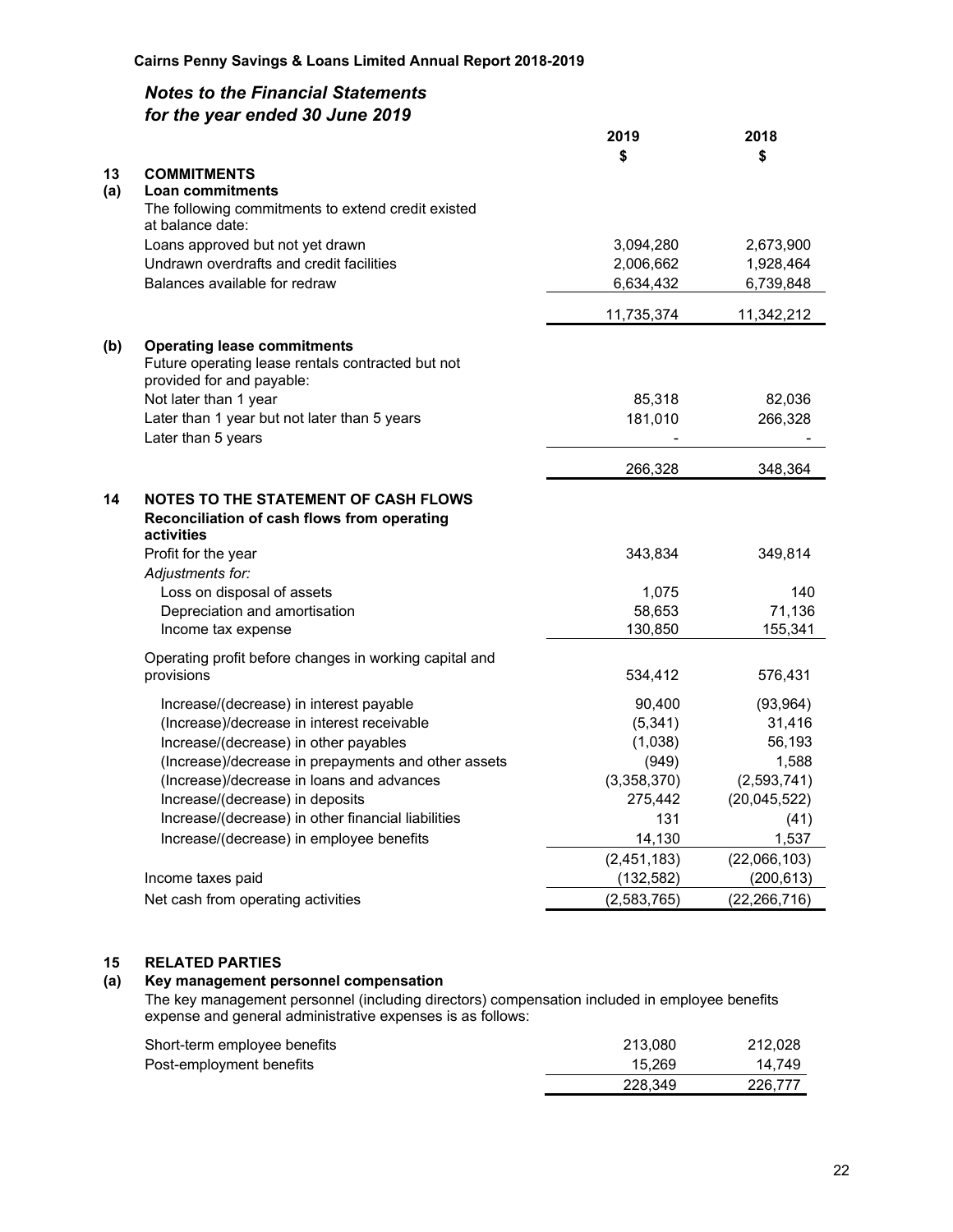| 2019   | 2018 |
|--------|------|
| ́<br>Ð |      |

#### **15 RELATED PARTIES (CONTINUED) (b) Loans to key management personnel and other**

#### **related parties**

Details regarding the aggregate of loans made, guaranteed or secured by the Company to key management personnel and their related parties at any point during the year are as follows:

| Loans to key management personnel | 25.746    | 21.146    |
|-----------------------------------|-----------|-----------|
| Loans to other related parties    | 1.629.858 | 2,637,352 |
|                                   | 1.655.604 | 2,658,498 |

Details of loans made in accordance with the Company's normal terms and conditions to key management personnel and other related parties are as follows:

| Aggregate amount of loans at 1 July                     | 2,658,498     | 1,739,935  |
|---------------------------------------------------------|---------------|------------|
| Aggregate amount of loans advanced during the year      | 350.000       | 1,013,310  |
| Aggregate amount of redraws during the year             | 95,500        | 17,880     |
| Aggregate amount of repayments received during the      |               |            |
| year                                                    | (373, 352)    | (194, 511) |
| Aggregate amount of loans no longer Related Parties     | (1, 116, 436) |            |
| Aggregate amount of interest income and account         |               |            |
| keeping fees received and included in the determination |               |            |
| of profit during the year                               | 41.394        | 81,884     |
| Aggregate amount of loans at 30 June                    | 1.655.604     | 2,658,498  |
|                                                         |               |            |

The policy for transactions with directors and key management personnel is that all loans are approved and deposits accepted on the same terms and conditions which apply to members.

There are no benefits or concessional terms and conditions applicable to the close family members of the key management personnel (2018: nil).

There are no loans which are impaired in relation to the loan balances with close family relatives of directors and key management personnel (2018: nil).

There are no service contracts to which key management personnel or their close family members are an interested party (2018: nil).

#### **(c) Overdrafts to other related parties**

Details of overdrafts made in accordance with the Company's normal terms and conditions to other related parties are as follows:

| Aggregate amount of overdraft facility at 30 June                                                                        | 100,000 | 200,000 |
|--------------------------------------------------------------------------------------------------------------------------|---------|---------|
| Aggregate amount of overdraft facilities used at 30 June                                                                 | 26,734  | 74,925  |
| This amount forms part of overdrafts (Note 8)                                                                            |         |         |
| Aggregate amount of interest income received and<br>included in the determination of operating profit during<br>the year | 1.394   | 6,073   |
|                                                                                                                          |         |         |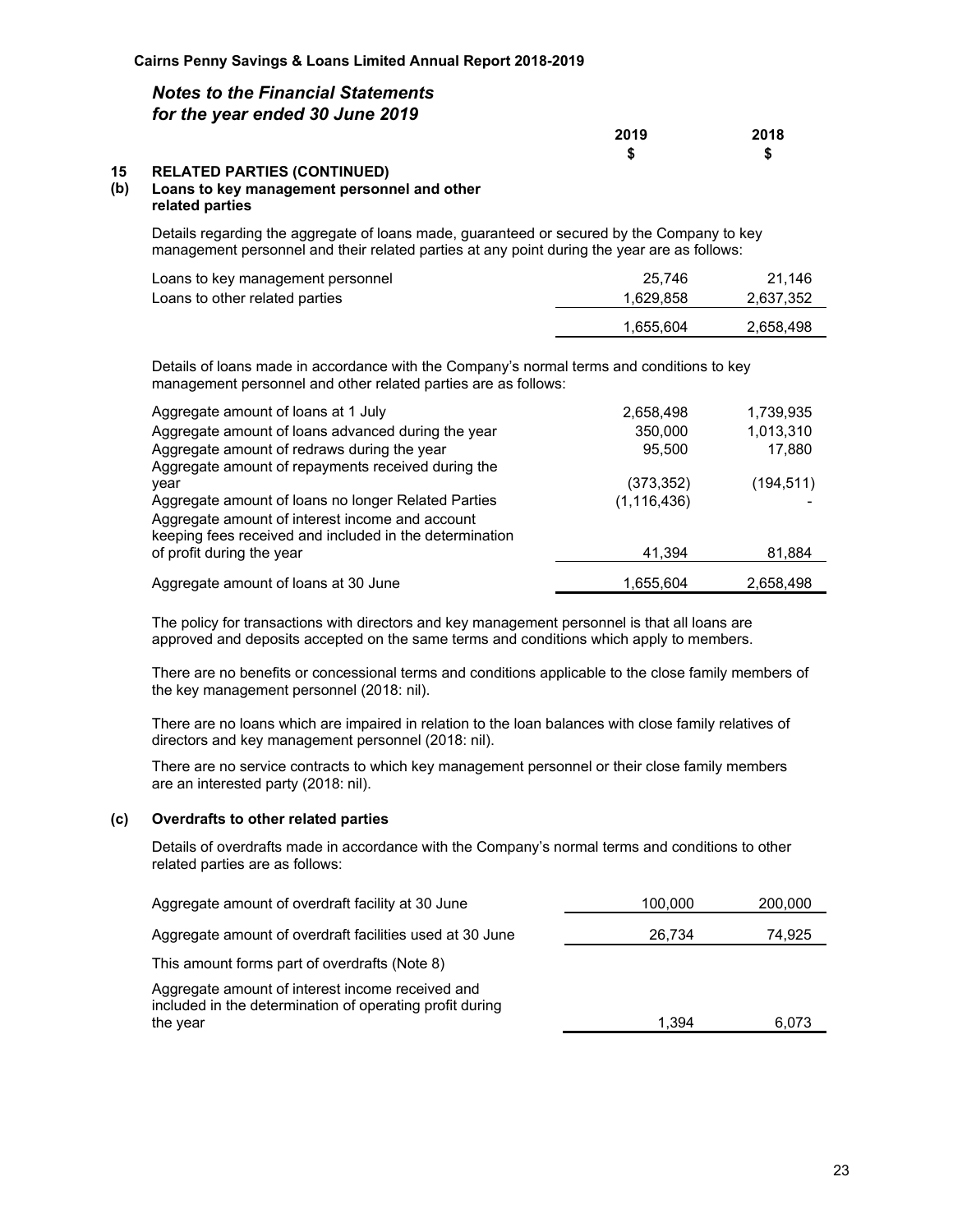#### **15 RELATED PARTIES (CONTINUED)**

#### **(d) Other transactions with key management personnel and other related parties**

The Company has accepted deposits from key management personnel and other related parties arranged in the normal course of the Company's business and in accordance with the Company's normal terms and conditions.

Ms Maunsell is a partner in BDO (Nth Qld) which has provided accounting services to Cairns Penny for a number of years. She is not directly involved in the provision of these services. The amount paid to BDO (Nth Qld) during the year totalled \$12,900 (2018: \$13,400). These services are on the same terms and conditions as those entered into by the Company with other similar providers.

#### **16 FINANCIAL INSTRUMENTS**

#### **(a) Introduction**

The Board has endorsed a policy of compliance and risk management which intends to suit the risk profile of Cairns Penny. Cairns Penny's risk management focuses on the major areas of market risk, liquidity risk, credit risk and operational risk. Authority flows from the Board of Directors to the Audit, Risk, Finance and Lending Committees which are integral to the management of risk.



**Board:** This is the primary governing body. It approves the level of risk which Cairns Penny is exposed to and the framework for reporting and mitigating those risks.

**Internal Audit:** Internal audit has responsibility for implementing the controls testing and assessment as required by the Audit Committee.

**Audit Committee:** The Audit Committee aims to provide an objective non-executive review of the effectiveness of the Company's financial reporting and risk management framework. Specific responsibilities include:

- Reviewing the integrity of the Company's financial reporting.
- Overseeing the independence of the external auditors.
- Ensuring that there is a suitable internal audit function and that it is adequately resourced.
- Overseeing the Australian Prudential Regulation Authority ("APRA") statutory reporting requirements, as well as other financial reporting requirements.
- Providing, through regular meetings, a forum for communication between the Board, senior financial management staff involved in internal control procedures and the external auditors.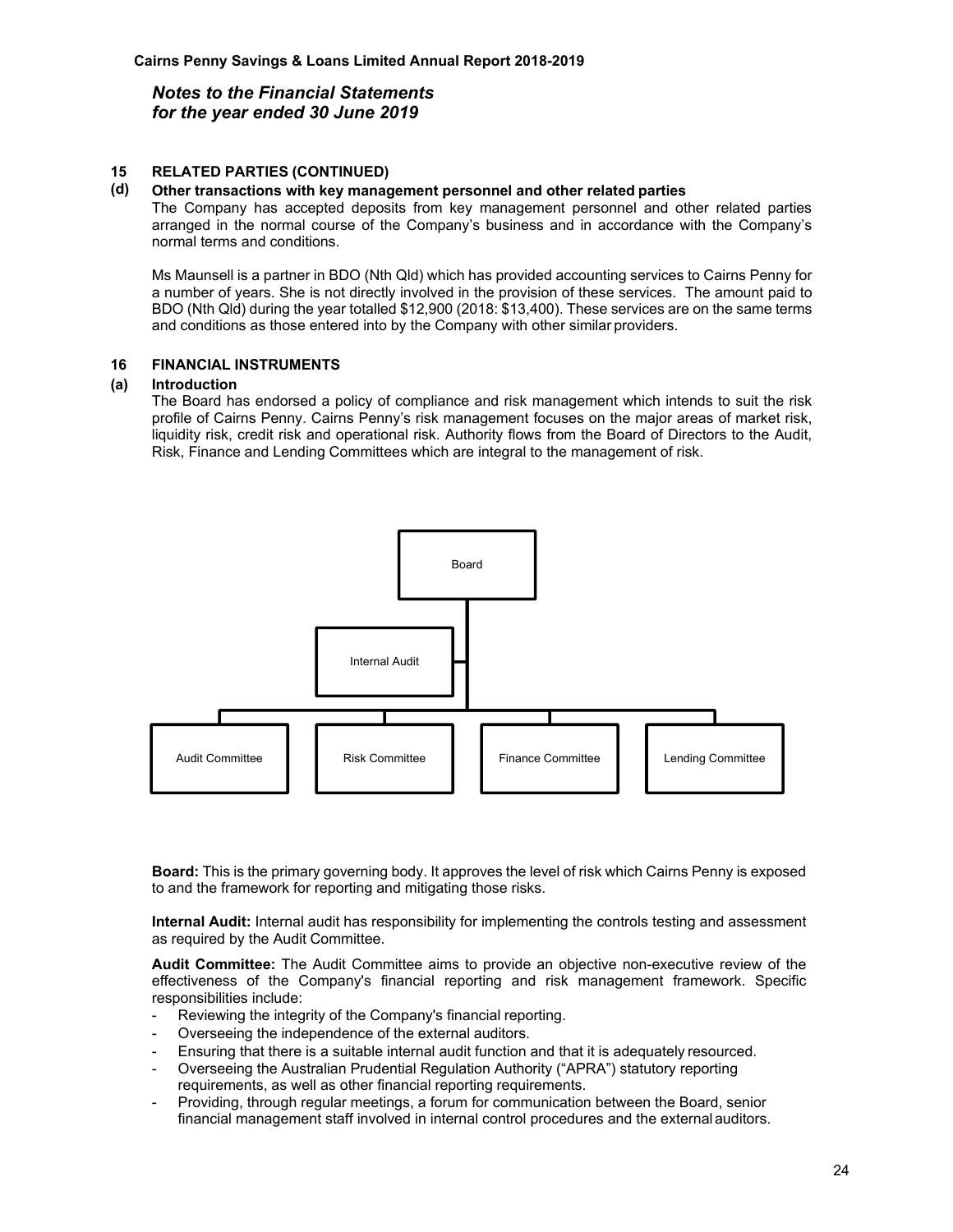#### **16 FINANCIAL INSTRUMENTS (CONTINUED)**

#### **(a) Introduction (continued)**

**Risk Committee:** The Risk Committee aims to provide an objective non-executive oversight of the implementation and operation of Cairns Penny's risk management framework. Specific responsibilities include:

- Advise the Board on current and future risk appetite and risk management strategy.
- Oversight of senior management's implementation of the risk management strategy.
- Review and recommend changes to all company risk policies.
- Evaluate the appropriateness of alternative Credit Risk Officer arrangements and consider the appointment of a Credit Risk Officer.

**Finance Committee:** The Finance Committee aims to provide a readily accessible executive to act quickly in response to financial issues, which may arise from time to time. Specific responsibilities include:

- Implementation of liquidity management strategies.
- Analysis of the market risk.
- Assessment of the market environment looking at economic indicators and market views as to the forecast of future interest rate trends and likely future market conditions.
- Monitoring market trends in interest rates and continually reviewing competitiveness in this area.
- Reviewing capital requirements.

**Lending Committee:** The Lending Committee aims to provide expertise in the credit approval and related processes. Specific responsibilities include:

- Review of loans in arrears and remedial action taken.
- Review of bad debt recoveries.
- Reviewing and recommending changes to the lending policies and procedures.

#### **(b) Risk management**

Cairns Penny has undertaken the following strategies to minimise the risks arising from financial instruments.

#### **Market risk**

The objective of the Company's market risk management is to manage and control market risk exposures in order to optimise risk and return.

Market risk is the risk that changes in interest rates or other prices and volatilities will have an adverse effect on Cairns Penny's financial condition or results. The Company is not exposed to currency risk or other significant price risk. Cairns Penny does not trade in the financial instruments it holds on its books. It is exposed only to interest rate risk arising from changes in market interest rates.

Cairns Penny does not have a treasury operation and does not trade in financial instruments.

#### **Interest rate risk**

Interest rate risk is the risk of variability of the fair value of future cash flows arising from financial instruments due to changes in interest rates.

Cairns Penny's policy to manage the risk is to maintain a balanced 'on book' strategy by ensuring the net interest rate gaps between assets and liabilities are not excessive. The gap is measured monthly to identify large exposures to the interest rate movements and to rectify the excess through targeted fixed rate interest products available through investment assets, and term deposit liabilities to maintain the imbalance to within acceptable levels. Cairns Penny's exposure to interest rate risk is set out later in Note 16(b), which details the contractual interest change profile.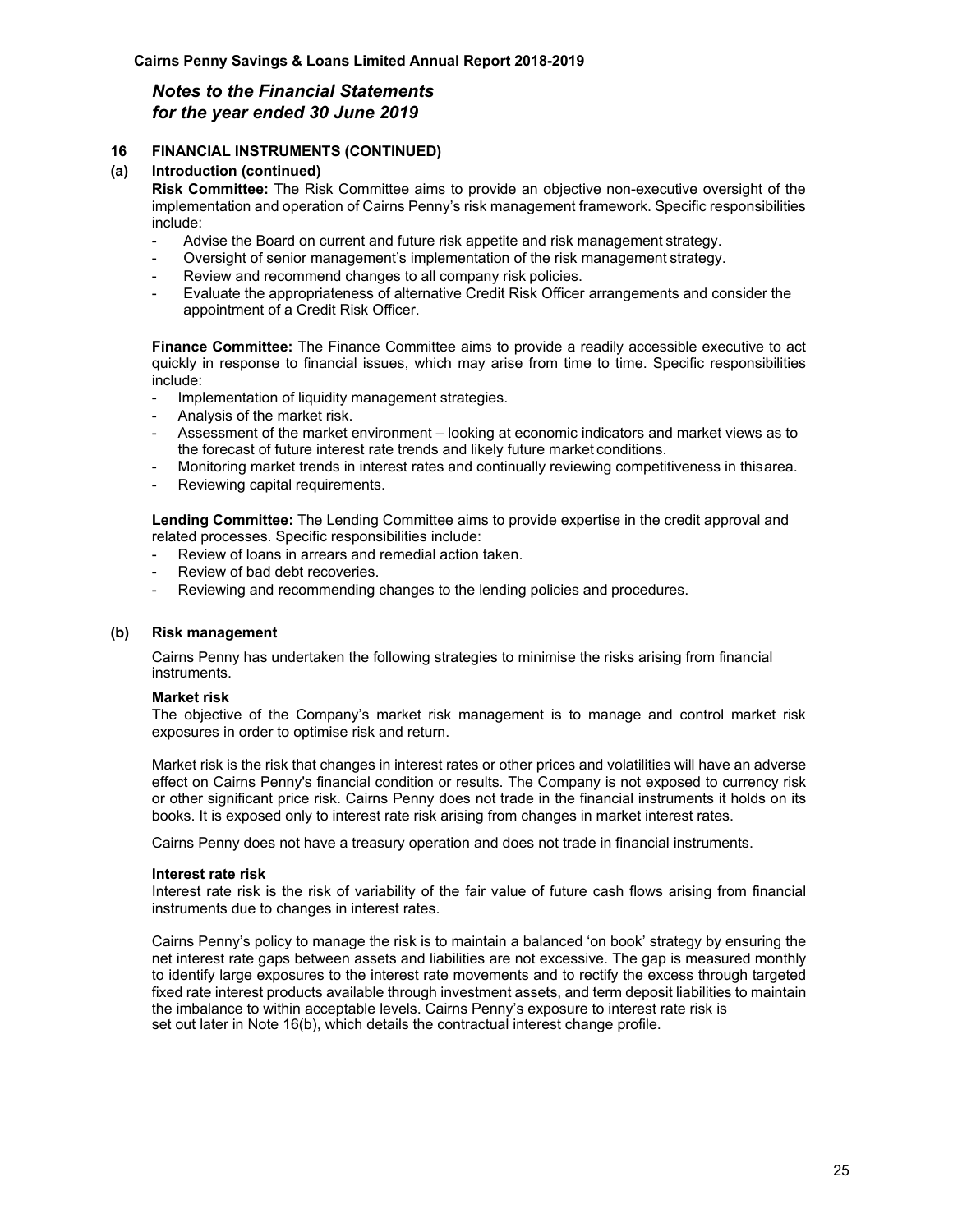#### **16 FINANCIAL INSTRUMENTS (CONTINUED)**

#### **(b) Risk management (continued)**

Based on interest rate sensitivity calculations the theoretical net profit impact of a 1% increase/(decrease) assuming all other things remain equal would be:

| Change 1% | <b>Increase</b> | <b>Decrease</b> |
|-----------|-----------------|-----------------|
| 2019      | \$339.983       | $($ \$339,983)  |
| 2018      | \$229,278       | (\$229,278)     |

There has been no change to Cairns Penny's exposure to market risk or the way it manages and measures market risk in the reporting period.

#### **Liquidity risk**

Liquidity risk for a financial institution is that it may encounter difficulties raising funds to meet commitments associated with financial instruments, e.g. borrowing repayments or member withdrawal demands. It is the policy of the Board that Cairns Penny maintains adequate cash reserves and committed credit facilities so as to meet the member withdrawal demands when requested.

Cairns Penny is required to maintain at least 9% (2018: 9%) of total adjusted liabilities as liquid assets capable of being converted to cash within 2 business days under the APRA prudential standards. Cairns Penny's policy is to apply 15% (2018: 15%) of funds as liquid assets to maintain adequate funds for meeting member withdrawal requests. The ratio is checked daily. Should the liquidity ratio fall below this level management and the Board are to address the matter and ensure that the liquid funds are obtained from new deposits, or alternative facilities available.

The maturity profile of the financial liabilities, based on the contractual repayment terms is set out in Note 9.

#### **Credit risk**

Credit risk is the risk that members, financial institutions and other counterparties will be unable to meet their obligations to the financial institution which may result in financial losses. Credit risk arises principally from the loan book and investment assets.

#### *Credit risk – loans*

|                                 | 2019                    | The analysis of Cairns Penny's loans by class, is as follows<br>2019 | 2019                    | 2018                    | 2018                             | 2018                    |
|---------------------------------|-------------------------|----------------------------------------------------------------------|-------------------------|-------------------------|----------------------------------|-------------------------|
| Loans to                        | Carrying<br>value<br>S  | <b>Off balance</b><br>sheet<br>S                                     | Max<br>exposure         | Carrying<br>value       | <b>Off balance</b><br>sheet<br>S | Max<br>exposure         |
| <b>Households</b><br>Commercial | 59.066.978<br>3,628,587 | 10.404.746<br>1,330,628                                              | 69.471.724<br>4,959,215 | 56.376.363<br>2,959,916 | 9.932.519<br>1,409,693           | 66,308,882<br>4,369,609 |
|                                 | 62,695,565              | 11,735,374                                                           | 74.430.939              | 59.336.279              | 11.342.212                       | 70.678.491              |

Carrying value is the value on the Statement of Financial Position (Balance Sheet)**.** Maximum exposure is the value on the Balance Sheet plus the undrawn facilities (loans approved not advanced; redraw facilities; line of credit facilities; overdraft facilities). The details are shown in Note 13(a).

All loans and facilities are within Australia. The geographic distribution is primarily in North Queensland. The distribution is not further analysed into significant areas within Australia as the exposure classes are not considered material. Concentrations by customer type and individual or related groups of members are described in Note 8(c).

The method of managing credit risk is by way of strict adherence to the credit assessment policies before the loan is approved and close monitoring of defaults in the repayment of loans thereafter on a monthly basis. The credit policy has been endorsed by the Board to ensure that loans are only made to members that are creditworthy (capable of meeting loan repayments).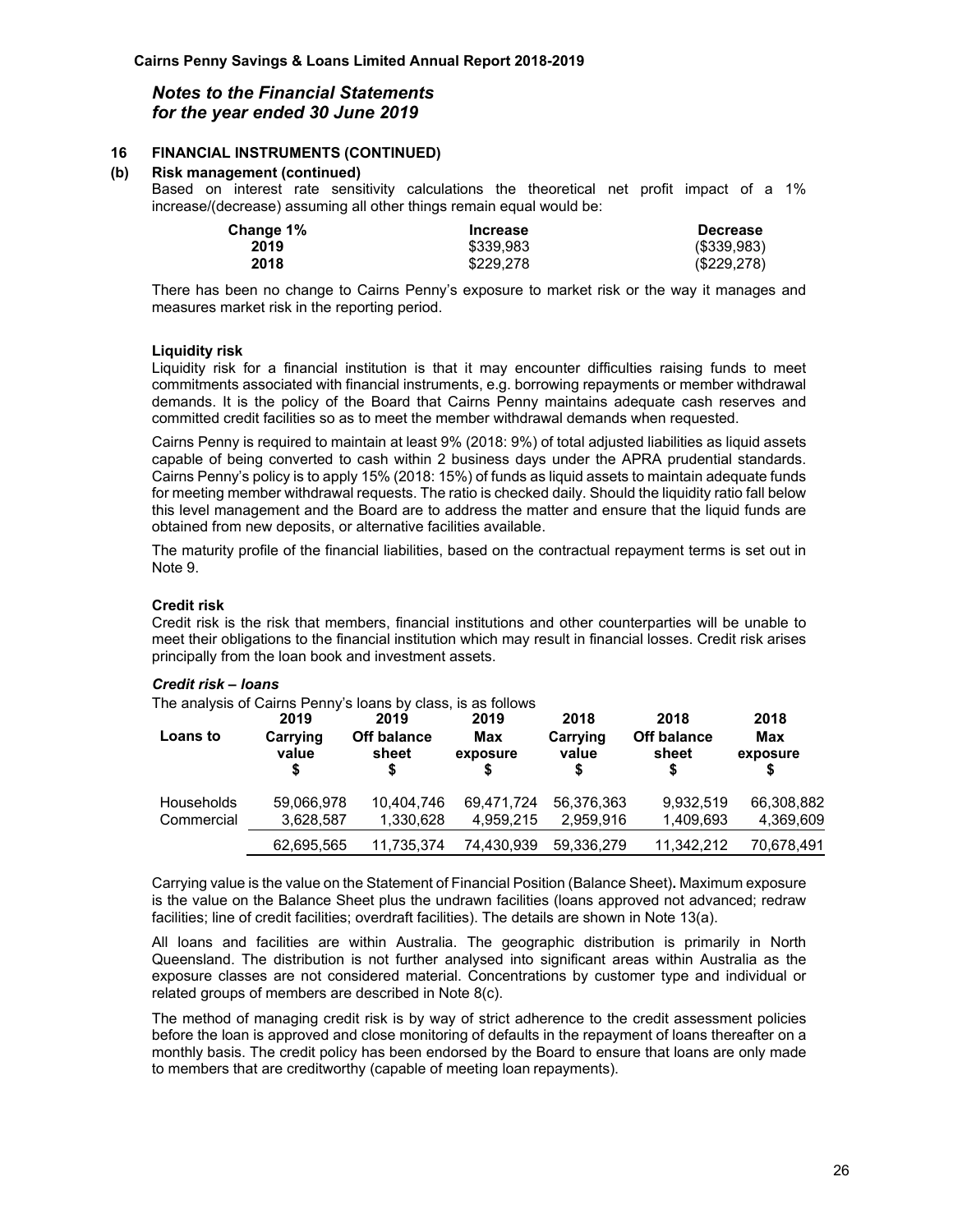#### **16 FINANCIAL INSTRUMENTS (CONTINUED)**

#### **(b) Risk management (continued)**

#### *Past due and impaired*

A financial asset is past due when the counterparty has failed to make a payment when contractually due.

The estimated recoverable amount of that asset is determined and any impairment loss, based on the net present value of future anticipated cash flows, is recognised in profit or loss. In estimating these cash flows, management makes judgements about a counterparty's financial situation and the net realisable value of any underlying collateral.

Loans and advances are segregated into portfolios based on the characteristics of the lending agreement. A provision for impairment is established using the expected credit loss model.

Provisions for impairment are maintained at a level that is consistent with the requirements of APRA.

The provision for impairment of loans and advances is based on the carrying value of loans which are past due by 90 days or more. Details are as set out in Note 8.

A summary of past due loans is set out in Note 8(a).

There has been no material movement between stages 1, 2 and 3 during the reporting period. The majority of gross carrying amount balance is in stage 1 and the ECL allowance is for loans in stage 1.

#### *Bad debts*

Amounts are written off when collection of the loan or advance is considered to be remote. All writeoffs are on a case-by-case basis, taking account of the exposure at the date of the write-off.

On secured loans, the write-off takes place on ultimate realisation of collateral value, or from claims on any lenders mortgage insurance.

#### *Collateral securing loans*

Cairns Penny's loan book is primarily secured by cash or real estate, mainly residential property in Australia. Therefore, Cairns Penny is exposed to risks in the reduction in the Loan to Value (LVR) cover should the property market be subject to a decline.

The risk of losses from the loans undertaken is primarily reduced by the nature and quality of the security taken.

It is the policy of Cairns Penny to lend only up to 70% of the value of a commercial property and 80% of the value of a residential property. Loans in excess of 80% of the value of residential property may be considered, generally provided mortgage insurance from an acceptable insurer is obtained. The value of property used as security is generally determined by an independent registered valuer. Note 8(b) describes the nature and extent of the security held against the loans held at balance date.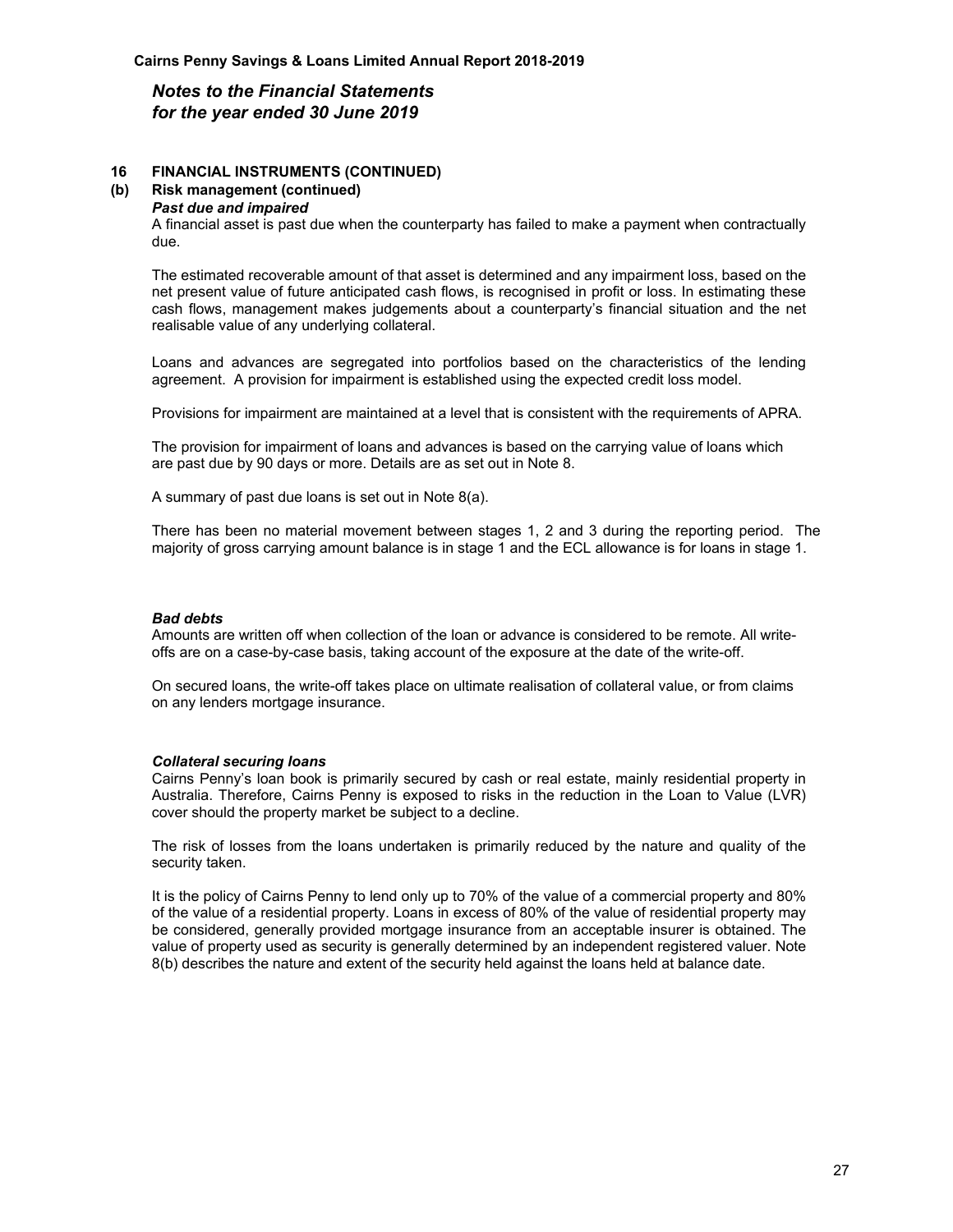#### **16 FINANCIAL INSTRUMENTS (CONTINUED)**

#### **(b) Risk management (continued)**

#### *Concentration risk – individuals*

Concentration risk is a measurement of a financial institution's exposure to an individual counterparty (or group of related parties). If prudential limits are exceeded as a proportion of the financial institution's regulatory capital (10%) a large exposure is considered to exist. No capital is required to be held against these but APRA must be informed. APRA may impose additional capital requirements if it considers the aggregate exposure to all loans over the 10% capital benchmark to be higher than acceptable.

The aggregate value of large exposure loans is set out in Note  $8(c)$ . Concentration exposures to counterparties are closely monitored.

#### *Concentration risk – industry*

There is no concentration of credit risk with respect to loans and receivables as Cairns Penny has a large number of customers dispersed in various areas of employment. This has not changed from the prior year.

#### *Credit risk – liquid investments*

Credit risk is the risk that the other party to a financial instrument will fail to discharge its obligation resulting in the financial institution incurring a financial loss. This usually occurs when debtors fail to settle their obligations owing to the financial institution.

When investing funds with other financial institutions Cairns Penny applies the following:

- Cairns Penny will only deposit funds to a maximum of 100% (200% with the four major Australian banks) of its capital base with Australian Approved Deposit taking Institutions which have a short term credit rating grade of 2 or higher. Short term relates to terms of up to, and including 12 months.
- Cairns Penny will only deposit funds on a long term basis to a maximum of 100% of its capital base with Australian Approved Deposit taking Institutions which have a minimum long term credit grade rating of 2 or higher. Approval from the Finance Committee will be required for terms in excess of 12 months. Cairns Penny will not deposit funds with any financial institution for a term in excess of 24 months.
- Cairns Penny will only invest in securities eligible for repurchase transactions with the Reserve Bank of Australia where the issuer has an investment grade rating of 2 or higher. Approval of the Finance Committee is required for such investments. The maximum term to expiry on these investments must not exceed 5 years from the date of investment.
- Cairns Penny will only deposit funds on a short term basis with other Australian Approved Deposit-Taking Institutions to a maximum of 20% of its capital base.

#### *External credit assessment for institution investments*

| Cairns Penny uses the ratings of reputable ratings agencies to<br>assess the credit quality of all investment exposure, where<br>applicable, using the credit quality assessment scale in APRA<br>prudential guidance AGN 112. The exposure values<br>associated with each credit quality step are as follows: | 2019<br>S  | 2018       |
|----------------------------------------------------------------------------------------------------------------------------------------------------------------------------------------------------------------------------------------------------------------------------------------------------------------|------------|------------|
| Banks – credit rating grade 1                                                                                                                                                                                                                                                                                  | 14,501,370 | 14,341,493 |
| Banks - credit rating grade 2                                                                                                                                                                                                                                                                                  | 14.638.831 | 19.428.847 |
| Banks – credit rating grade 3                                                                                                                                                                                                                                                                                  |            |            |
| Unrated                                                                                                                                                                                                                                                                                                        | 12,879,361 | 10,877,182 |
| Total                                                                                                                                                                                                                                                                                                          | 42.019.562 | 44,647,522 |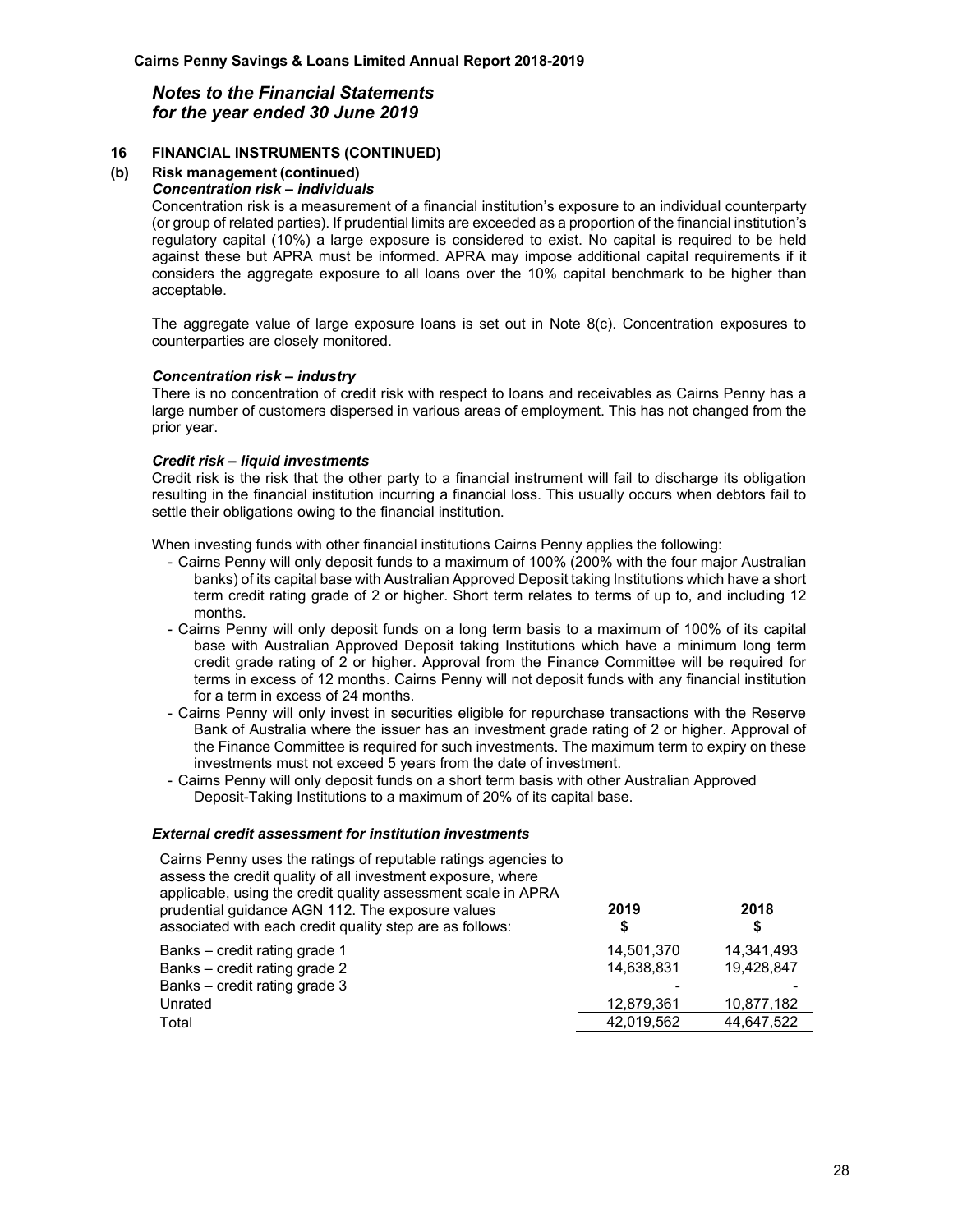#### **16 FINANCIAL INSTRUMENTS (CONTINUED)**

## **(b) Risk management (continued)**

#### **Operational risk**

Operational risk is the risk of loss resulting from deficiencies in processes, personnel, technology and infrastructure, and from external factors other than credit, market and liquidity risks. Operational risks relate mainly to those risks arising from a number of sources including legal compliance, business continuity, data infrastructure, outsourced services failures, fraud, and employee errors.

Cairns Penny's objective is to manage operational risk so as to balance the avoidance of financial losses through the implementation of controls, whilst avoiding procedures which inhibit innovation and creativity. These risks are managed through the implementation of policies and systems to monitor the likelihood of the events and minimise the impact. Systems of internal control are enhanced through:

- the segregation of duties between employee duties and functions, including approval and processing;
- documentation of the policies and procedures, employee job descriptions and responsibilities to reduce the incidence of errors and inappropriate behaviour;
- implementation of whistle blowing policies to promote a compliant culture and awareness of the duty to report exceptions by staff;
- education of members to review their account statements and report exceptions promptly;
- effective dispute resolution procedures to respond to member complaints;
- effective insurance arrangements to reduce the impact of losses; and
- contingency plans for dealing with the loss of functionality of systems, premises or staff.

#### **Capital management**

The capital levels are prescribed by APRA. Under the APRA prudential standards, capital is determined in three components:

- Credit risk
- Market risk (trading book)
- Operations risk.

The market risk component is not required as Cairns Penny is not engaged in a trading book for financial instruments.

#### *Capital resources*

#### *Tier 1 capital*

Cairns Penny's Tier 1 capital comprises Common Equity Tier 1 capital only, specifically:

- Retained earnings
- Member share redemption reserve.

In accordance with prudential standards, the value of intangible assets and deferred tax assets are deducted in determining the Common Equity Tier 1 capital.

#### *Tier 2 capital*

Tier 2 capital consists of the general reserve for credit losses which exhibit some of the loss absorption and funding flexibility features of equity. There are a number of criteria that capital instruments must meet for inclusion in Tier 2 capital resources as set down by APRA.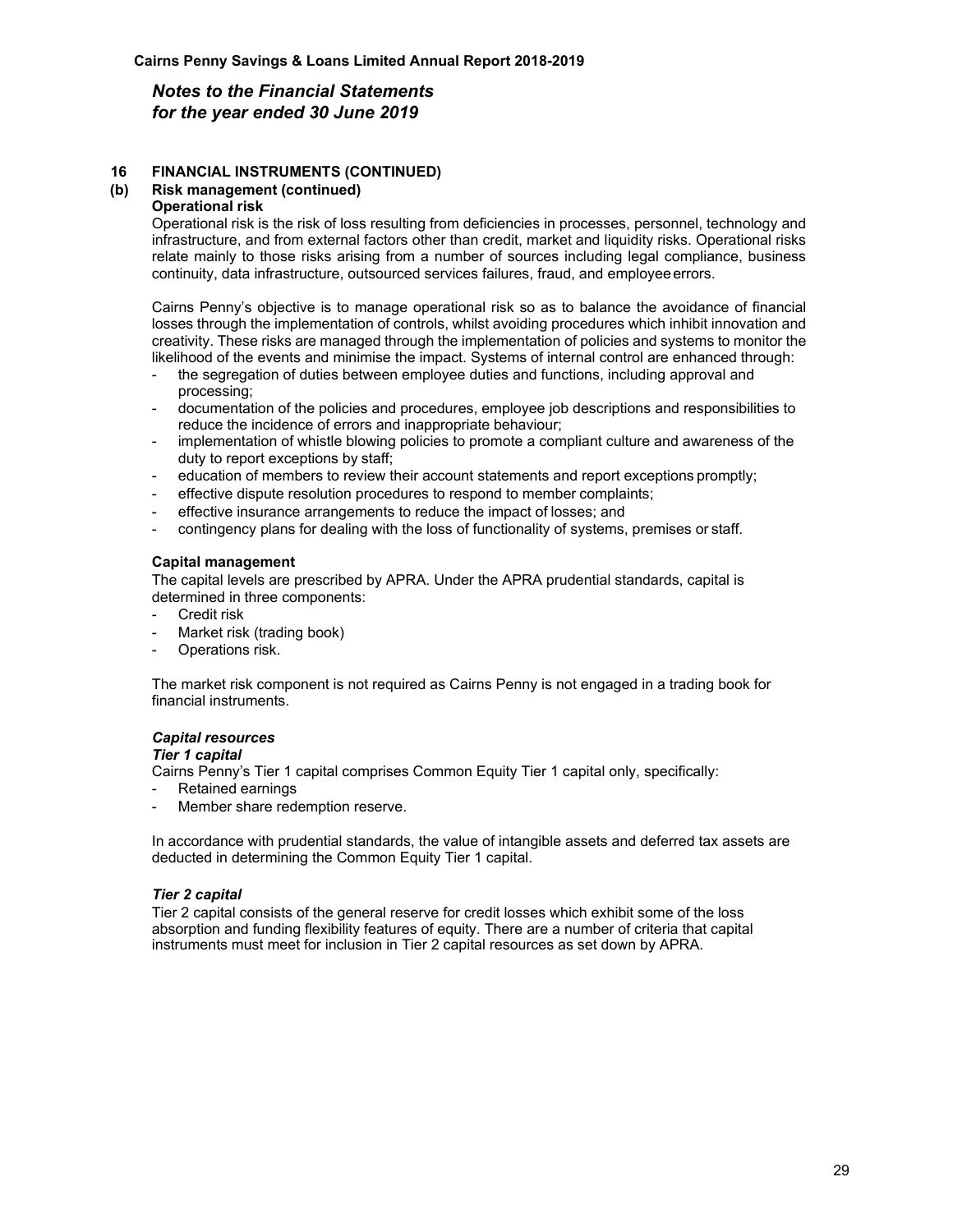#### **16 FINANCIAL INSTRUMENTS (CONTINUED)**

## **(b) Risk management (continued)**

 **Capital management (continued)**  Capital in Cairns Penny is made up as follows:

|                                 | 2019<br>\$ | 2018<br>\$ |
|---------------------------------|------------|------------|
| Tier 1                          |            |            |
| Member share redemption reserve | 6.244      | 6.115      |
| Retained earnings               | 9,485,511  | 9,141,806  |
|                                 | 9.491.755  | 9.147.921  |
| Less prescribed deductions      | (211,869)  | (231,672)  |
| Common Equity Tier 1 capital    | 9,279,886  | 8,916,249  |
| Additional Tier 1 capital       |            |            |
| Tier 1 capital                  | 9,279,886  | 8,916,249  |
| Tier <sub>2</sub>               |            |            |
| Reserve for credit losses       | 300,000    | 300,000    |
| Less prescribed deductions      |            |            |
| Net Tier 2 capital              | 300,000    | 300,000    |
| Total capital                   | 9,579,886  | 9,216,249  |

Cairns Penny has set its own target minimum capital level at 15% (2018: 15%) as compared to the risk weighted assets at any given time.

The risk weights attached to each asset are based on the weights prescribed by APRA Prudential Standard APS 112. The general rules apply the risk weights according to the level of underlying security. The below summary will not reconcile back to total assets as a number of balance sheet reclassifications are required under the risk weighting methodology.

|                                                        | 2019              |                                  | 2018              |                                  |  |
|--------------------------------------------------------|-------------------|----------------------------------|-------------------|----------------------------------|--|
|                                                        | Carrying<br>value | <b>Risk</b><br>weighted<br>value | Carrying<br>value | <b>Risk</b><br>weighted<br>value |  |
|                                                        | \$                | \$                               | \$                | \$                               |  |
| Cash<br><b>Claims on Authorised Deposit-</b>           | 64.194            |                                  | 65.948            |                                  |  |
| taking Institutions<br>Claims secured against eligible | 42.353.307        | 14.871.553                       | 44.975.926        | 16,709,367                       |  |
| mortgages                                              | 61.221.704        | 21.879.589                       | 57.552.071        | 20,345,036                       |  |
| Past due claims                                        | 717               | 717                              | 1.786             | 1,786                            |  |
| All other claims                                       | 1.487.939         | 1.487.939                        | 1,795,791         | 1,795,791                        |  |
| <b>Fixed assets</b>                                    | 104.818           | 104.818                          | 91.233            | 91.233                           |  |
| All other assets not specified<br>elsewhere            |                   |                                  |                   |                                  |  |
|                                                        | 191.706           | 191.706                          | 248,098           | 248,098                          |  |
|                                                        | 105.424.385       | 38.536.322                       | 104,730,853       | 39,191,311                       |  |

The capital adequacy ratio as at the end of the financial year is as follows:

|                        | 2019   | 2018   |
|------------------------|--------|--------|
| Capital adequacy ratio | 20.15% | 19.14% |

The level of capital adequacy ratio can be affected by growth in assets relative to growth in reserves and by changes in the mix of assets.

30 To manage the Company's capital, Cairns Penny reviews the ratio monthly and monitors major movements in the asset levels. Policies have been implemented to require reporting to the Board and APRA if the capital ratio falls below 15% (2018: 15%). Further, a capital budget projection of the capital levels is maintained annually to address how strategic decisions or trends may impact on the capital level.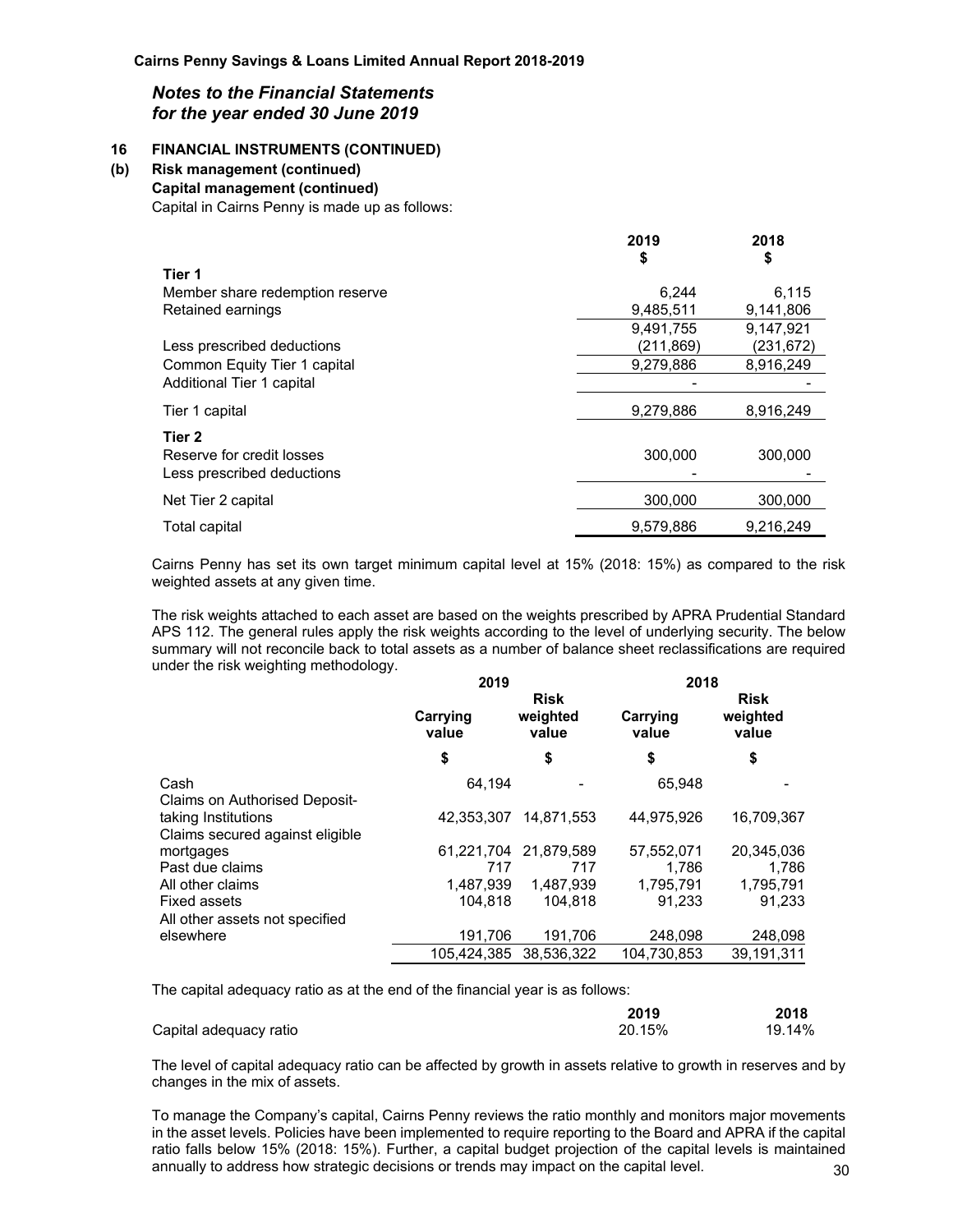#### **16 FINANCIAL INSTRUMENTS (CONTINUED)**

**(b) Risk management (continued)** 

#### **Capital management (continued)**

#### *Capital on operational risk*

This capital component was introduced on 1 January 2009 and coincided with changes in the asset risk weightings for specified loans and liquid investments. Previously no operational charge was prescribed.

Cairns Penny uses the standardised approach to operational risk, as set out in APRA's Prudential Standard APS114, which is considered to be most suitable for its business given the small number of distinct transaction streams. The operational risk capital requirement is calculated by mapping the three year average net interest income and net non-interest income to the various business lines.

**2019** 

**2018** 

Based on this approach, the operational risk requirement is as follows:

|                          | 20 I J  | 2010    |
|--------------------------|---------|---------|
| Operational risk capital | 527.299 | 535.252 |

#### **Interest rate risk**

The Company is exposed to interest rate risk, which is the risk that a financial instrument's value will fluctuate as a result of changes in market interest rates. The effective interest rates ("EIR") at balance date and the periods in which they reprice for classes of income-bearing financial assets and interestbearing financial liabilities are set out below:

|                                                        | EIR % | $0$ to $3$<br>months                                       | $3$ to $6$<br>months | 6 to 12<br>months | 1 to 2<br>years | More than<br>2 years | Total                                                             |
|--------------------------------------------------------|-------|------------------------------------------------------------|----------------------|-------------------|-----------------|----------------------|-------------------------------------------------------------------|
| 2019                                                   |       | \$                                                         | \$                   | \$                | \$              | \$                   | \$                                                                |
| <b>Financial assets</b><br>Cash and cash               |       |                                                            |                      |                   |                 |                      |                                                                   |
| equivalents<br>Receivables due from                    | 1.07% | 8,321,599                                                  |                      |                   |                 |                      | 8,321,599                                                         |
| other financial                                        |       |                                                            |                      |                   |                 |                      |                                                                   |
| institutions*                                          |       | 2.56% 19,773,955 8,555,579 5,766,367                       |                      |                   |                 |                      | 34,095,901                                                        |
| Loans and advances**                                   |       | 4.20% 26,269,388 4,445,100 10,498,853 20,486,436 1,010,583 |                      |                   |                 |                      | 62,710,360                                                        |
|                                                        |       |                                                            |                      |                   |                 |                      | 54,364,942 13,000,679 16,265,220 20,486,436 1,010,583 105,127,860 |
| <b>Financial liabilities</b><br>Deposits               |       | 1.78% 57,697,553 14,655,424 13,640,774 6,188,496 2,746,585 |                      |                   |                 |                      | 94,928,832                                                        |
| 2018<br><b>Financial assets</b><br>Cash and cash       |       |                                                            |                      |                   |                 |                      |                                                                   |
| equivalents<br>Receivables due from<br>other financial |       | 1.24% 12,661,296                                           |                      |                   |                 |                      | 12,661,296                                                        |
| institutions*                                          |       | 2.68% 19,285,142 9,048,638 4,046,898                       |                      |                   |                 |                      | 32,380,678                                                        |
| Loans and advances**                                   |       | 4.42% 24,892,536 4,957,889 10,859,646 16,361,715 2,277,862 |                      |                   |                 |                      | 59,349,648                                                        |
|                                                        |       |                                                            |                      |                   |                 |                      | 56,838,974 14,006,527 14,906,544 16,361,715 2,277,862 104,391,622 |
| <b>Financial liabilities</b>                           |       |                                                            |                      |                   |                 |                      |                                                                   |
| Deposits                                               |       | 1.80% 56,646,392 13,234,904 13,907,567 6,773,878           |                      |                   |                 | 4,090,649            | 94,653,390                                                        |
| tlaaludaa intoroot inaanoo aaaruad.                    |       |                                                            |                      |                   |                 |                      |                                                                   |

\*Includes interest income accrued

\*\*Loans and advances are disclosed gross of the provision for impairment losses and deferred loan fees.

#### **Fair value of financial assets and liabilities**

The carrying value of the Company's financial assets and liabilities approximates their fair value.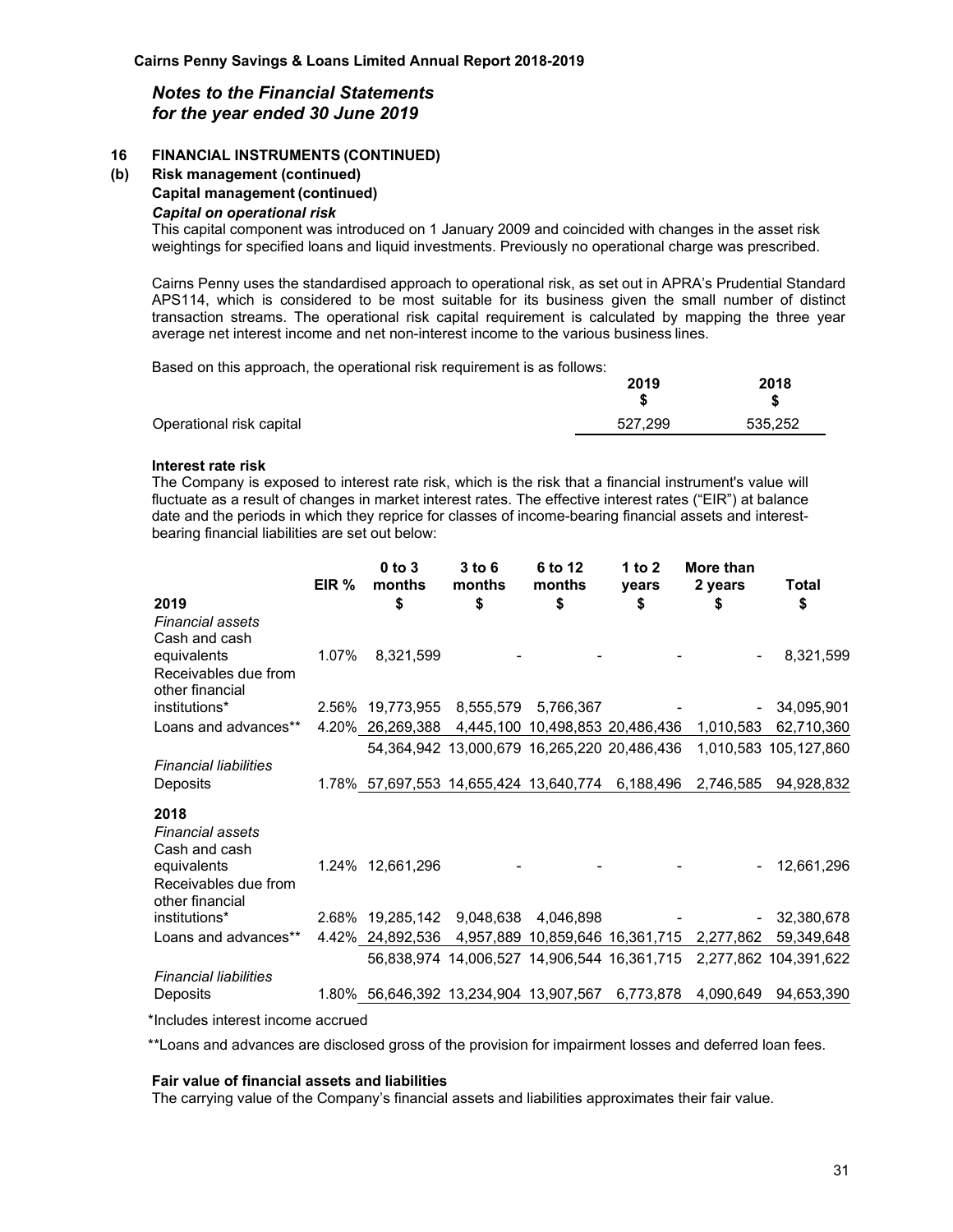|    |                                  | 2019   | 2018   |
|----|----------------------------------|--------|--------|
|    |                                  | \$     | \$     |
| 17 | <b>AUDITORS' REMUNERATION</b>    |        |        |
|    | <b>Audit services</b>            |        |        |
|    | Audit of the financial report    | 45,700 | 44,800 |
|    | Other regulatory audit services  | 16,800 | 15,100 |
|    |                                  | 62,500 | 59,900 |
|    | <b>Other services</b>            |        |        |
|    | Review of quarterly APRA returns | 3,200  | 3,200  |
|    |                                  | 3,200  | 3,200  |
|    |                                  |        |        |

#### **18 SUBSEQUENT EVENTS**

No matters or circumstances have arisen since the end of the financial year which significantly affected or may significantly affect the operations of the Company, the results of those operations or the state of affairs of the Company in future financial years.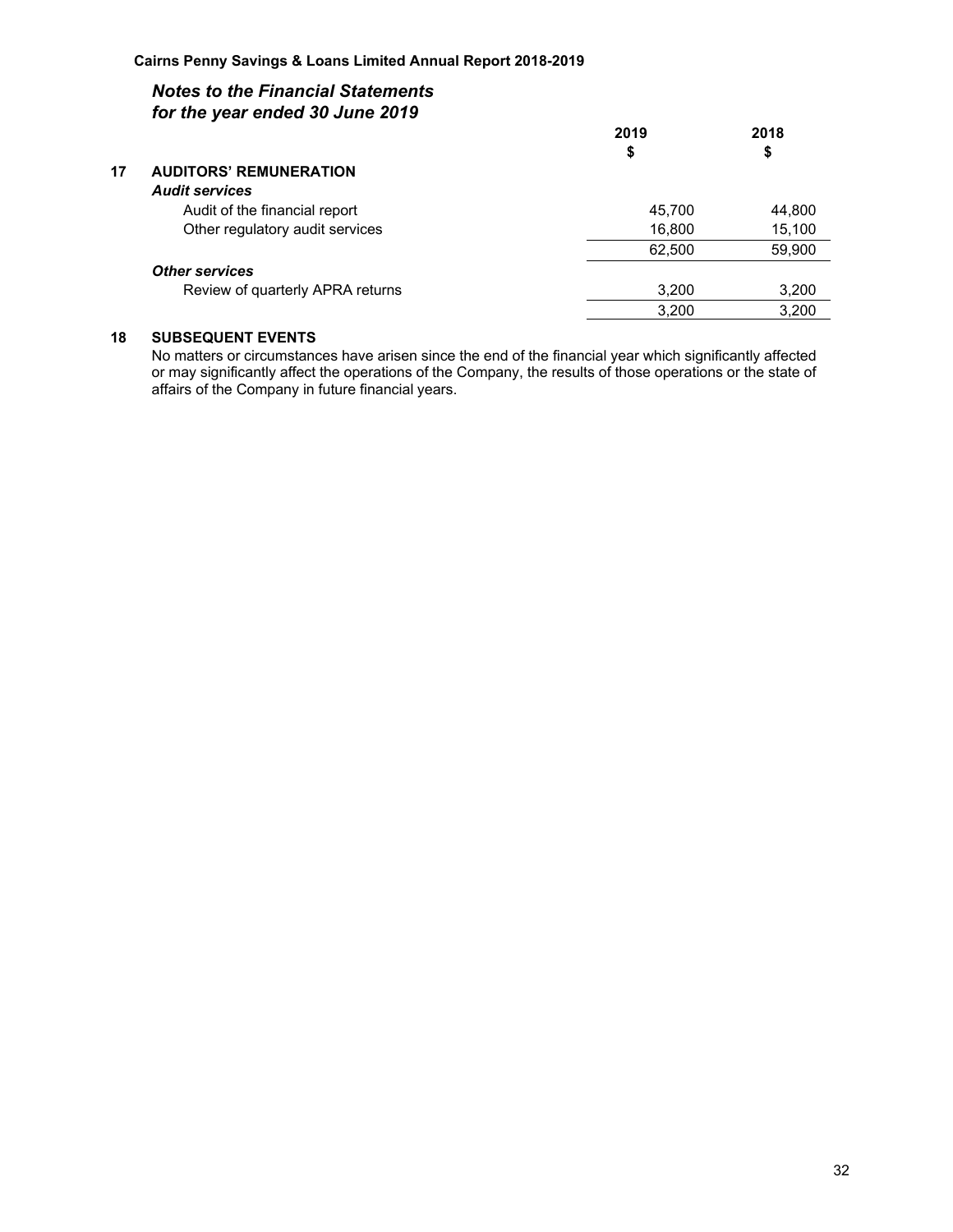#### *Directors' Declaration*

In the opinion of the directors of Cairns Penny Savings & Loans Limited ("the Company"):

- (a) the financial statements and notes, set out on pages 8 to 32, are in accordance with the *Corporations Act 2001*, including:
	- (i) giving a true and fair view of the financial position of the Company as at 30 June 2019 and of its performance, as represented by the results of its operations and its cash flows, for the financial year ended on that date; and
	- (ii) complying with Australian Accounting Standards and the *Corporations Regulations 2001*.
- (b) there are reasonable grounds to believe that the Company will be able to pay its debts as and when they become due and payable.

The directors draw attention to Note 2(a) to the financial statements, which includes a statement of compliance with International Financial Reporting Standards.

Signed in accordance with a resolution of the directors:

*Director Director* 

Michael Wenzel **Michael Wenzel** Margaret Maunsell

Cairns 10 September 2019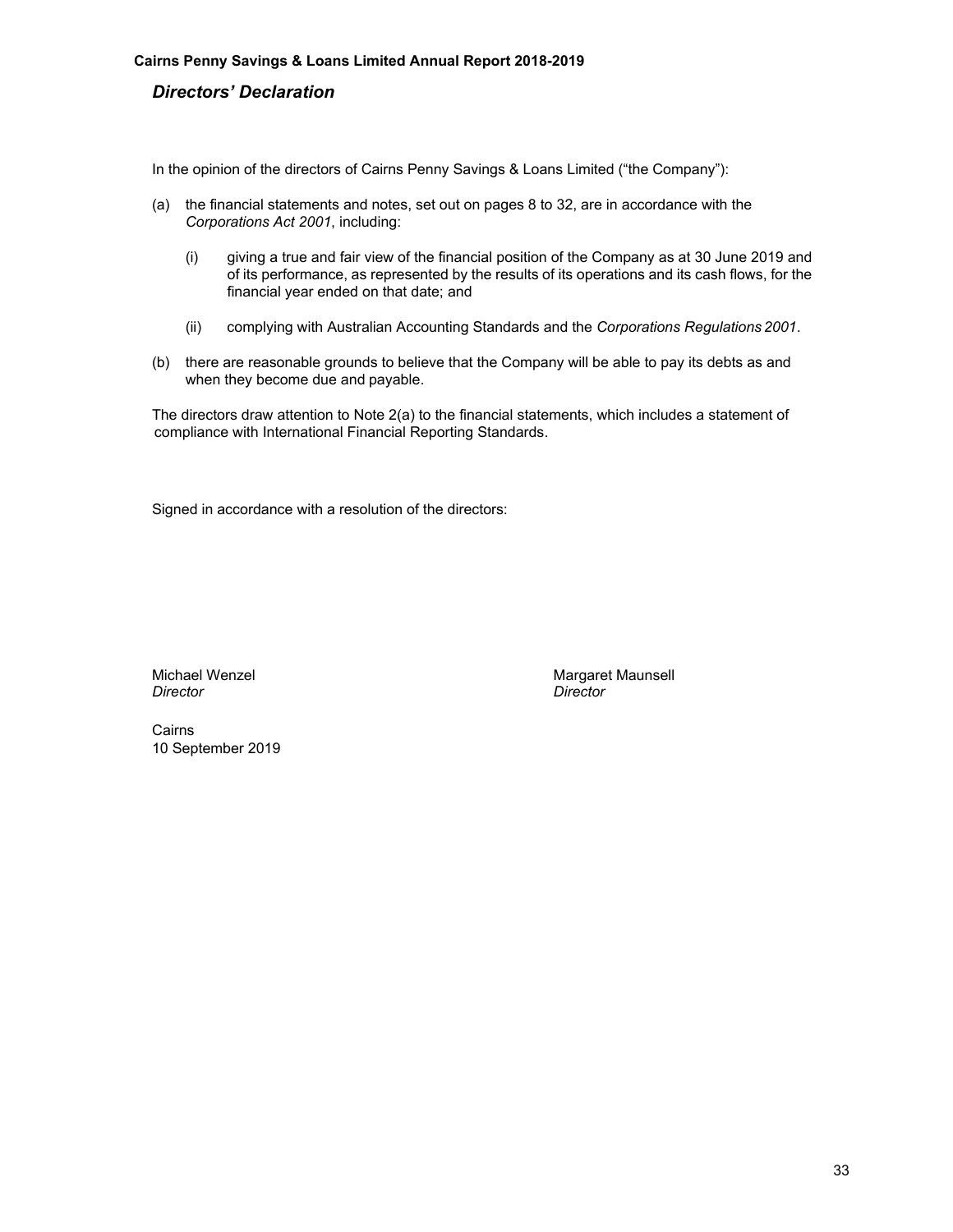

# Auditor's independence declaration

Cairns Corporate Tower 15 Lake Street Cairns QLD 4870

Correspondence to: PO Box 7200 Cairns QLD 4870

T +61 7 4046 8888 F +61 7 4051 0116 E info.cairns@au.gt.com W www.grantthornton.com.au

# Auditor's independence declaration to the directors of Cairns Penny Savings & Loans Limited

In accordance with the requirements of section 307C of the *Corporations Act 2001*, as lead auditor for the audit of Cairns Penny Savings & Loans Limited for the year ended 30 June 2019, I declare that, to the best of my knowledge and belief, there have been:

- a No contraventions of the auditor independence requirements of the *Corporations Act 2001* in relation to the audit; and
- b No contraventions of any applicable code of professional conduct in relation to the audit.

GRANT THORNTON AUDIT PTY LTD Chartered Accountants

G J Coonan Partner – Audit & Assurance

Cairns, 10 September 2019

Grant Thornton Audit Pty Ltd ACN 130 913 594

a subsidiary or related entity of Grant Thornton Australia Ltd ABN 41 127 556 389

'Grant Thomton' refers to the brand under which the Grant Thornton member firms provide assurance, tax and advisory services to their clients and/or refers to one or more member firms, as the context requires. Grant Thornton Australia Ltd is a member firm of Grant Thornton International Ltd (GTIL). GTIL and the member firms are not a worldwide partnership. GTIL and each member firm is a separate legal entity. Services are delivered by the member firms. GTIL does not provide services to clients. GTIL and its member firms are not agents of, and do not<br>obligate one another and are not l ABN 41 127 556 389 and its Australian subsidiaries and related entities. GTIL is not an Australian related entity to Grant Thornton Australia Limited.

Liability limited by a scheme approved under Professional Standards Legislation.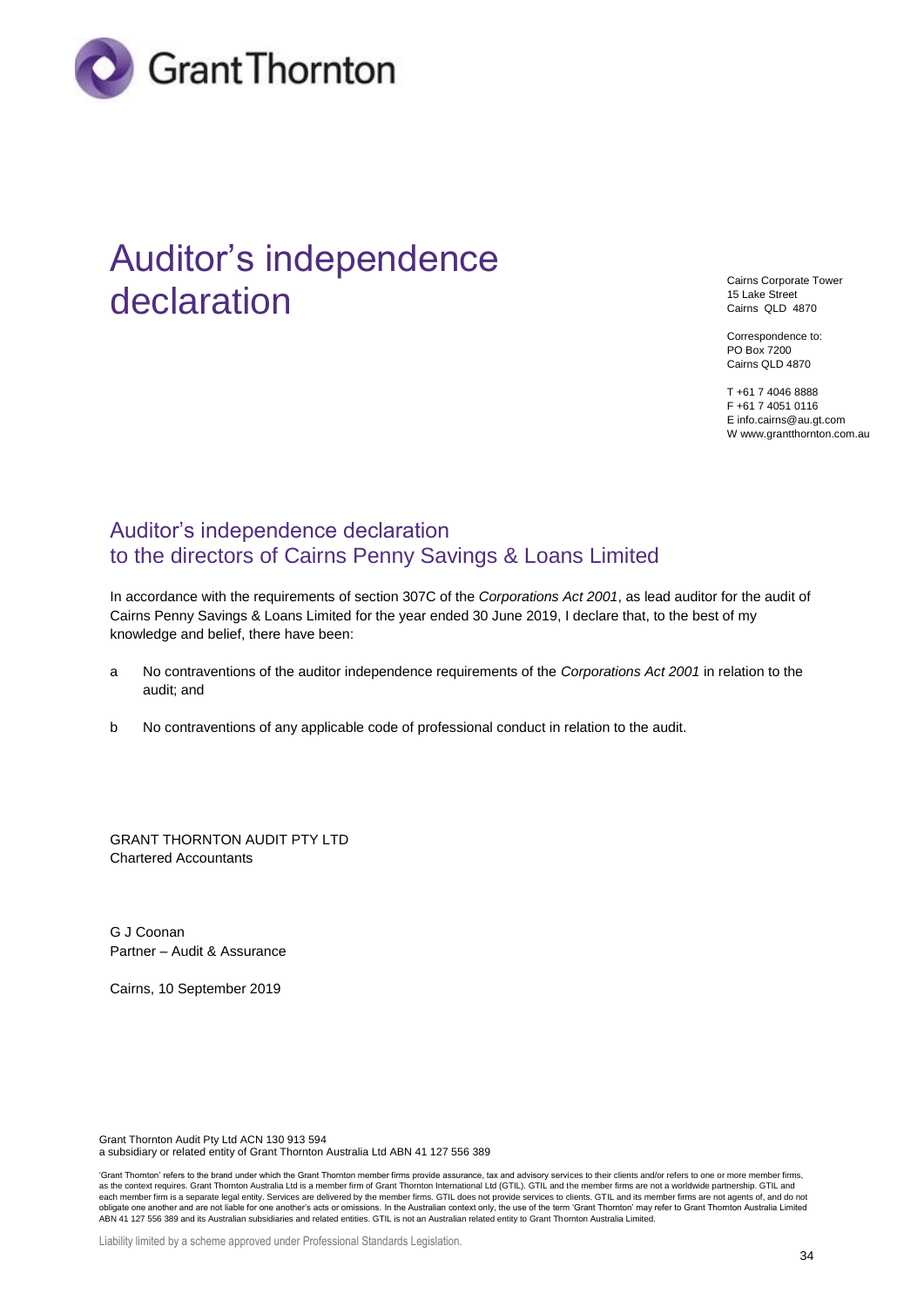

# Independent auditor's report

Cairns Corporate Tower 15 Lake Street Cairns QLD 4870

Correspondence to: PO Box 7200 Cairns QLD 4870

T +61 7 4046 8888 F +61 7 4051 0116 E info.cairns@au.gt.com W www.grantthornton.com.au

### Independent auditor's report to the members of Cairns Penny Savings & Loans Limited

#### *Report on the audit of the financial report*

#### **Opinion**

We have audited the financial report of Cairns Penny Savings & Loans Limited (the "Company"), which comprises the statement of financial position as at 30 June 2019, the statement of profit or loss and other comprehensive income, statement of changes in equity and statement of cash flows for the year then ended, and notes to the financial statements, including a summary of significant accounting policies, and the directors' declaration.

In our opinion, the accompanying financial report of the Company is in accordance with the *Corporations Act 2001*, including:

- a giving a true and fair view of the Company's financial position as at 30 June 2019 and of its performance for the year ended on that date; and
- b complying with Australian Accounting Standards and the *Corporations Regulations 2001*.

#### **Basis for opinion**

We conducted our audit in accordance with Australian Auditing Standards. Our responsibilities under those standards are further described in the *Auditor's responsibilities for the audit of the financial report* section of our report. We are independent of the Company in accordance with the *Corporations Act 2001* and the ethical requirements of the Accounting Professional and Ethical Standards Board's APES 110 *Code of Ethics for Professional Accountants* (the "Code") that are relevant to our audit of the financial report in Australia. We have also fulfilled our other ethical responsibilities in accordance with the Code.

We believe that the audit evidence we have obtained is sufficient and appropriate to provide a basis for our opinion.

#### **Information other than the financial report and auditor's report thereon**

The Directors are responsible for the other information. The other information comprises the information included in the Company's annual report for the year ended 30 June 2019, but does not include the financial report and our auditor's report thereon.

Grant Thornton Audit Pty Ltd ACN 130 913 594

a subsidiary or related entity of Grant Thornton Australia Ltd ABN 41 127 556 389

<sup>&#</sup>x27;Grant Thomton' refers to the brand under which the Grant Thornton member firms provide assurance, tax and advisory services to their clients and/or refers to one or more member firms, as the context requires. Grant Thornton Australia Ltd is a member firm of Grant Thornton International Ltd (GTIL). GTIL and the member firms are not a worldwide partnership. GTIL and each member firm is a separate legal entity. Services are delivered by the member firms. GTIL does not provide services to clients. GTIL and its member firms are not agents of, and do not<br>obligate one another and are not l ABN 41 127 556 389 and its Australian subsidiaries and related entities. GTIL is not an Australian related entity to Grant Thornton Australia Limited.